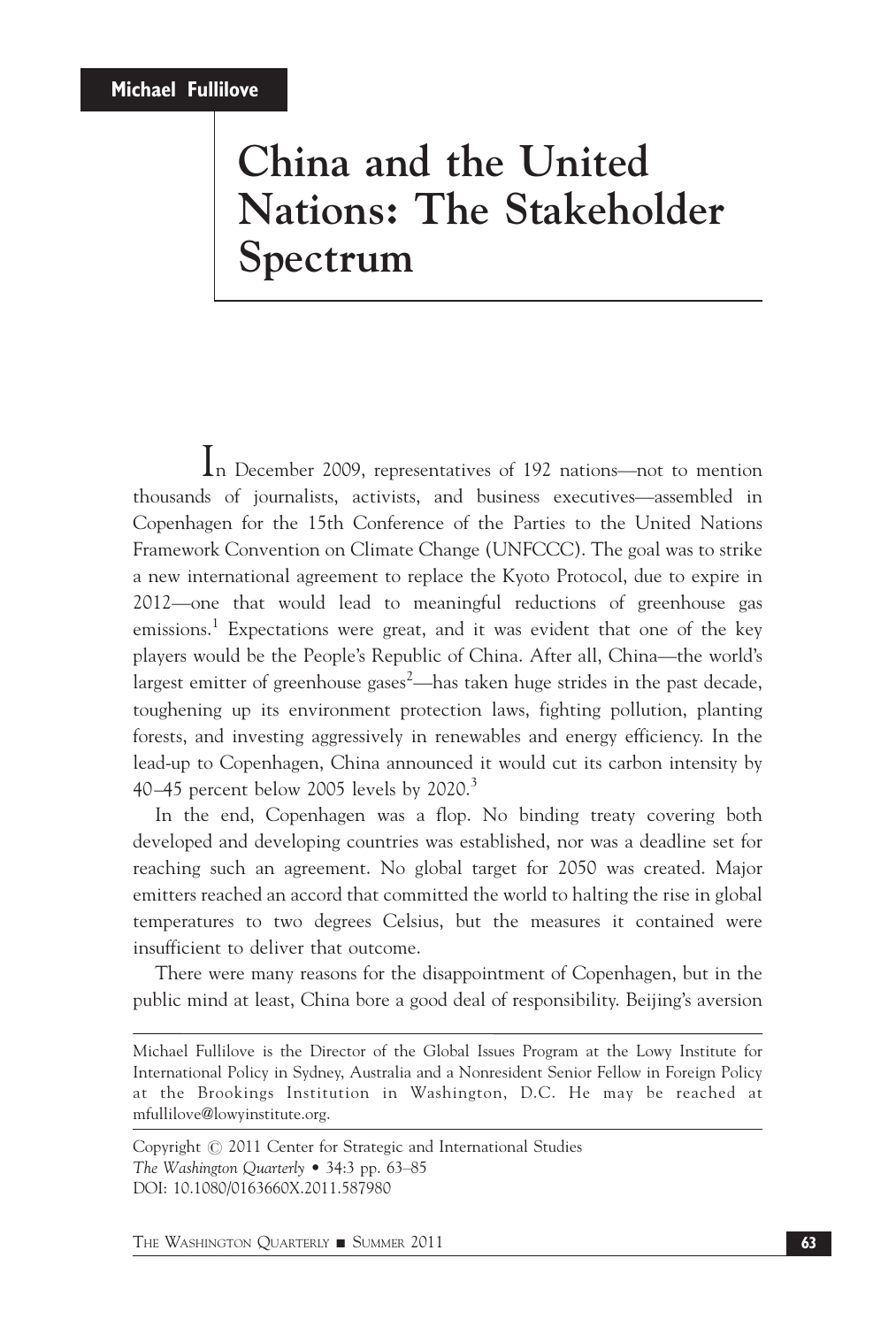to quantifiable commitments led it to oppose one that didn't even apply to China directly, namely the critical pledge that by 2050 rich countries would cut emissions by 80 percent compared to 1990 levels. China and other high-emitting developing states opposed the principle of international verification, agreeing only to ''international consultations and analysis.'' The Chinese argued for removing references to Copenhagen as a way-stage on the path to a legally binding treaty. China's representatives hardly acquitted themselves well in the conference venue either, with Premier Wen Jiabao dodging important meetings with U.S. President Barack Obama and sending a more junior official instead.<sup>4</sup> Britain's then-Climate Change Minister, Ed Miliband, called China out on its behavior, leading China's Foreign Ministry to reply: ''The remarks against China by an individual British politician contained obvious political schemes to shirk responsibilities toward the developing countries and provoke discord among the developing countries."<sup>5</sup> That politician is now Britain's alternative Prime Minister. A widely-cited article in The Guardian was headed: ''How do I know China wrecked the Copenhagen deal? I was in the room.''6

China's predicament in Copenhagen illustrated in miniature many of the features of China's awkward relationship with the United Nations: the high hopes; the genuine, often startling, progress; the continuing disconnect between China's weight and its strategy; the conflicting desires to be seen as a great power and a poor country; the tacking between arrogance and uncertainty; and the hurt feelings on both sides when expectations are crushed. Copenhagen put the following question in front of the international community: how far has China progressed toward achieving the status of a ''responsible stakeholder,'' urged on it by then-U.S. Deputy Secretary of State Robert Zoellick in  $2005$ ? Examining China's approach to the UN could help answer that question. The research for this article, which was supported by the Australia—China Council, included two dozen confidential interviews conducted in 2009—2010 in Beijing, New York and Washington, D.C.

# Is China a Power or a Player?

Any account of recent shifts in Beijing's foreign policy behavior has to begin with its deeply impressive economic performance. In three decades, China has remade its economy, driven extraordinary productivity increases, and in so doing raised hundreds of millions of people out of poverty. Now this country of 1.3 billion people is achieving an economic weight befitting its huge size. In 2009, its gross domestic product (GDP) was the third largest in the world in dollar terms; if measured in terms of purchasing power parity, it was the second largest. Annual GDP growth in the last five years has averaged more than 11 percent. China is the third largest importer and second largest exporter in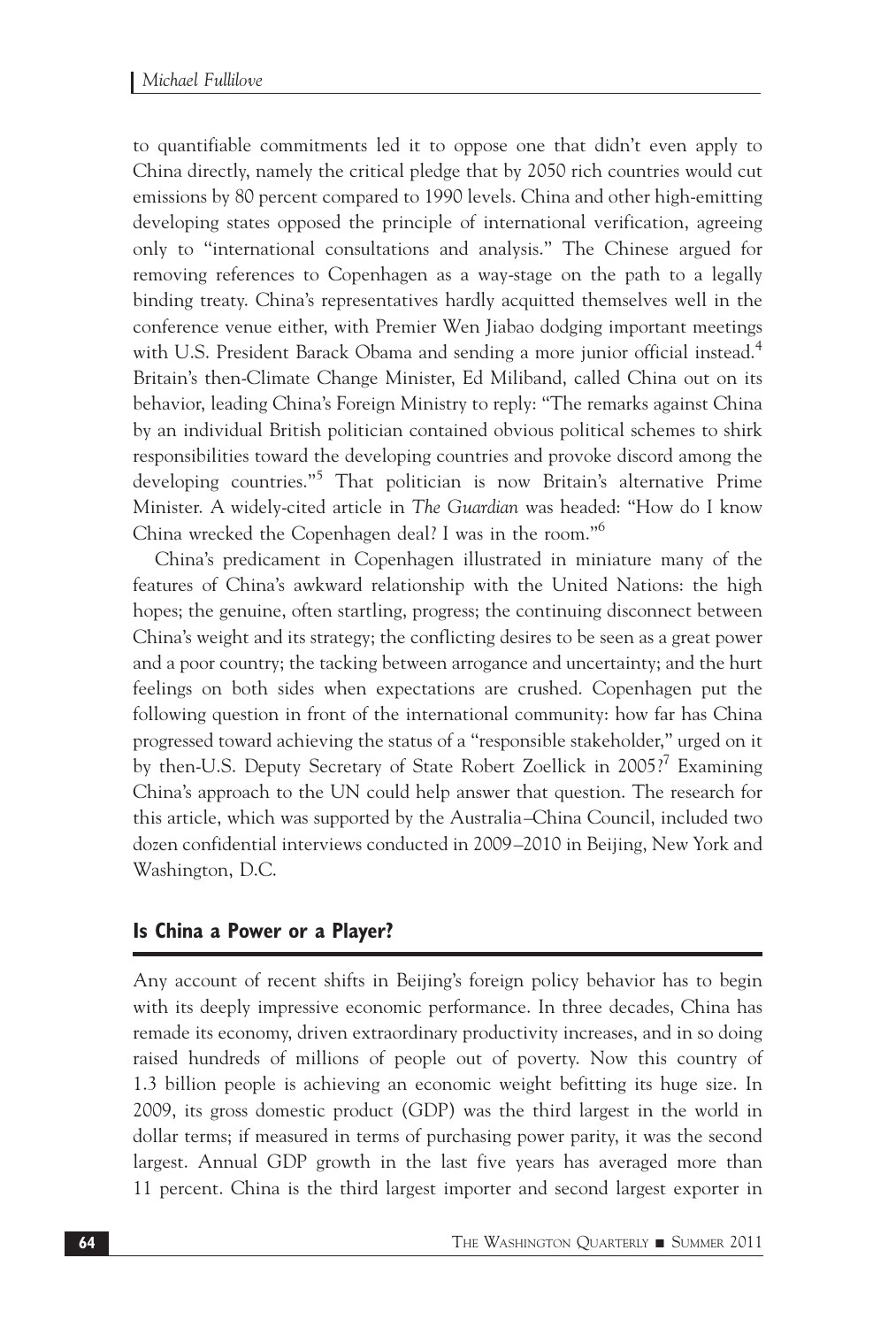world merchandise trade. The country is laying roads and high-speed rail, building airports, and expanding shipping at a frenetic pace. In 2011, its hoard of foreign exchange reserves passed the  $$3$  trillion mark—more than double the amount of second-placed Japan. The historian Paul Kennedy has predicted that by the time the UN celebrates its centenary in 2045, ''China could well constitute the largest economic and productive force in the world, bigger even than the United States.''<sup>8</sup>

China's economic strength is mirrored in its growing military capabilities. The United States' 2010 Quadrennial Defense Review recorded that ''China is developing and fielding large numbers of advanced medium-range ballistic and cruise missiles, new attack submarines equipped with advanced weapons, increasingly capable long-range air defense systems, electronic warfare and computer network attack capabilities, advanced fighter aircraft, and counterspace systems.'' These developments boost China's ability to project power within East Asia and around the world.<sup>9</sup>

While China has arrived as a great power, that does not necessarily mean that it is destined for global or even regional hegemony, as some enthusiasts maintain. China's façade conceals some worrying divisions, including those between rich and poor as well as between the coast and interior. As German strategist Josef Joffe observes, China needs to resolve ''the pernicious dynamics of authoritarian modernization—war, revolution, and upheaval—that eventually befell imperial Germany, Japan, and Russia.'' It also needs to manage two awkward demographic realities: the country has become powerful while many of its people remain poor, and it will get old before it gets rich. Still, even if we don't credit straight-line projections, one thing is clear: China is a global player, with vast implications for the international system.10

China has a strong hand; how it will play that hand in the future is not so obvious. There is a notable dualism to China's approach. On one hand, Deng Xiaoping bade his countrymen to keep their heads down and their eyes on the prize of economic development. Deng's so-called 24-character strategy was: ''Observe calmly; secure our position; cope with affairs calmly; hide our capacities and bide our time; be good at maintaining a low profile; and never claim leadership.'' Even as this approach has given way to the newer Chinese foreign policy doctrines of ''peaceful rise'' and ''harmonious world,'' the Chinese leadership remains overwhelmingly focused on domestic issues.<sup>11</sup> One Chinese interviewee told the author: ''Beijing is not psychologically ready to be an active global player."<sup>12</sup>

In their recent paper Global Governance 2025, the U.S. National Intelligence Council and the EU Institute of Strategic Studies reported: ''Many of our Chinese interlocutors see mounting global challenges and fundamental defects in the international system but emphasize the need for China to deal with its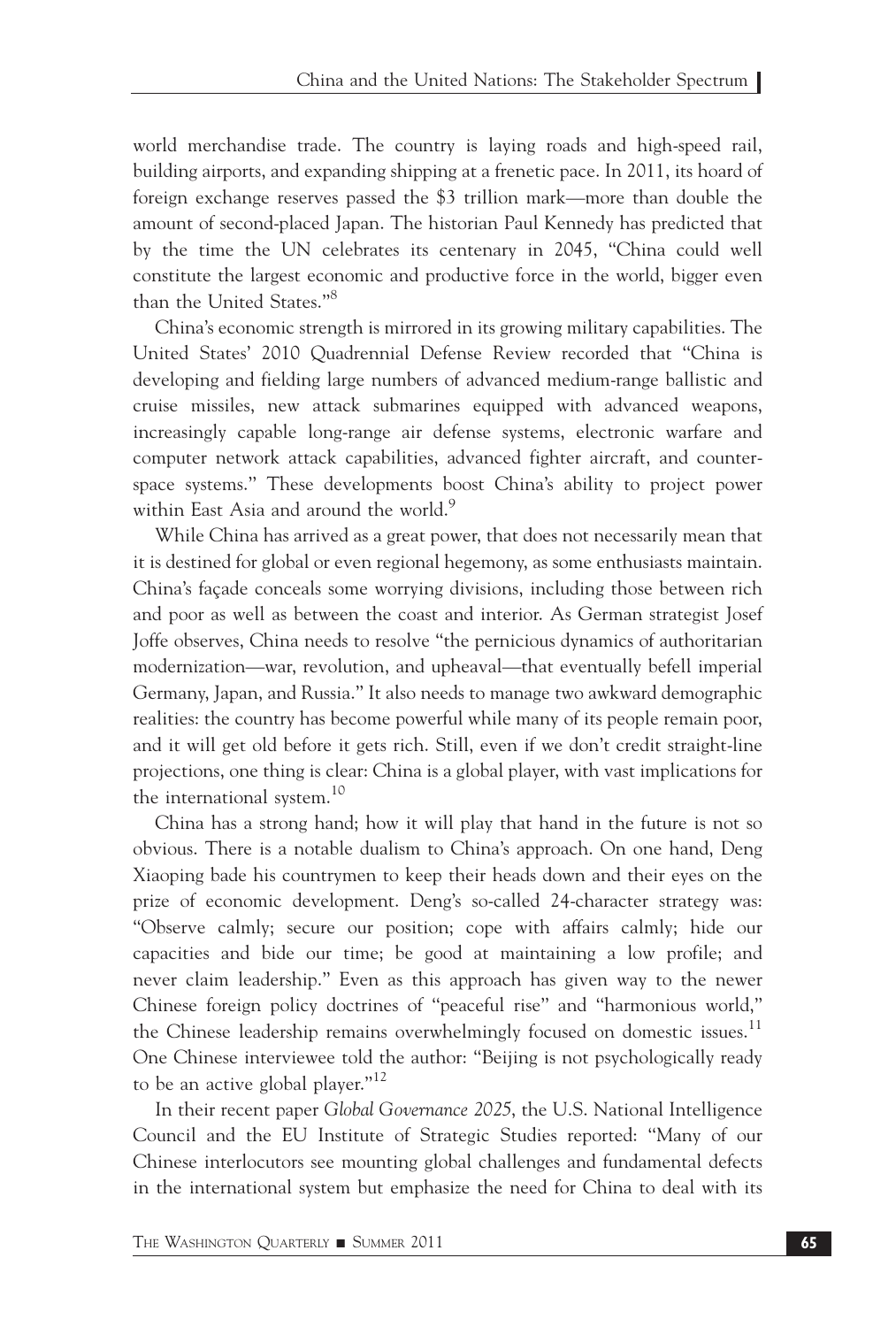internal problems."<sup>13</sup> The Chinese Communist Party's first priority is regime continuity, which rests on a stable society, a viable economy, and GDP growth sufficient to keep unemployment down. One Beijing observer even asserted to this author that "all of the leadership's top ten issues are domestic."<sup>14</sup> For much of the time, China's external preoccupations are to prevent other powers from trespassing on what it regards as its domestic issues—such as Taiwan and Tibet and to secure the energy and other resources necessary to power growth. Chinese foreign policy is neither expansionist nor extreme; in many ways, China has been slow to claim the influence it clearly deserves.

On the other hand, it is impossible to miss China's rising confidence and international ambition, even if they sit alongside strains of caution and insecurity. In the past decade, China has expanded its clout in Southeast Asia; thickened its ties with U.S. treaty allies such as South Korea and Australia; and extended its influence in Africa, Latin America, the Middle East, and in new Asian institutions such as the East Asia Summit and the Shanghai Cooperation Organization. One American China-watcher observed to this author that global issues such as international architecture and the world economy have moved to the center of discussions between Washington and Beijing.<sup>15</sup> This may now be the most important bilateral relationship in the world.

Sometimes, Chinese assertiveness spills over into bluster. Some long-time observers are pessimistic about the direction of Chinese foreign policy. Scholar David Shambaugh has noted that in 2010, frictions manifested in many of China's relationships: with Europe and India, with countries in Southeast Asia, Latin America, and Africa—even with Russia. The U.S. relationship has proven bumpy. Beijing stage-managed President Obama's 2009 visit to China in a way that minimized Obama's effect on his Chinese audience and complicated things for him with his American audience. China snubbed Defense Secretary Robert Gates and arced up over relatively routine matters such as the president's meeting with the Dalai Lama and Taiwan arms sales. Meanwhile, the relationship with Tokyo suffered a significant setback after Japan's Coast Guard detained a Chinese trawler captain in the East China Sea near the disputed Senkaku / Diaoyu Islands. China's uncompromising response, including the suspension of ministerial talks and (reportedly) halting rare earth exports, elevated a third-order issue to a matter that had to be resolved by the heads of government.<sup>16</sup>

The explanations for this passage of behavior are diverse, including the ongoing leadership transition, Chinese nationalism, and the country's successful navigation of the global financial crisis. A recent Stockholm International Peace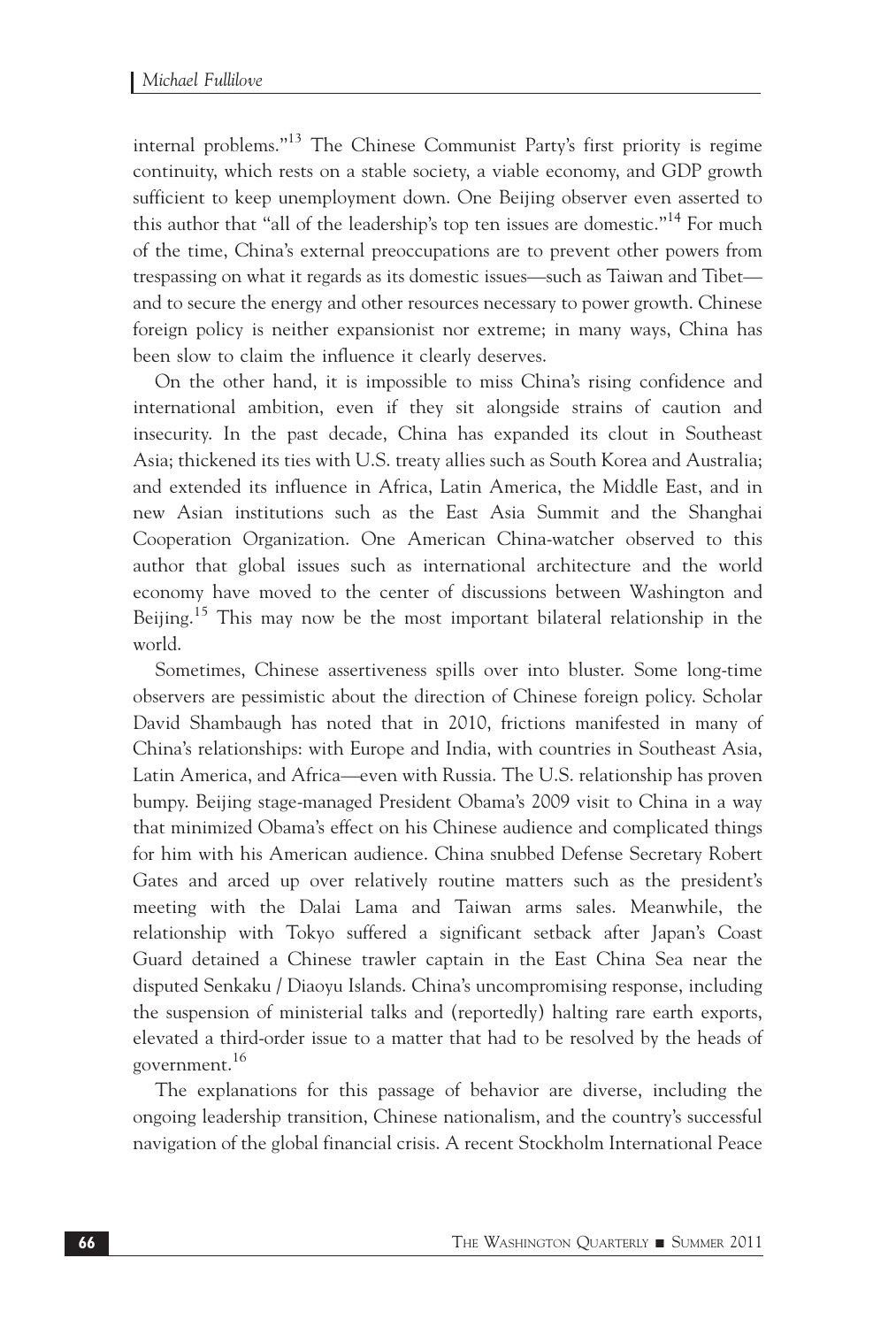Research Institute (SIPRI) policy paper by Linda Jakobson and Dean Knox makes a powerful argument for the increasing pluralization of Chinese foreign policy, as authority over the policymaking process fractures and the leadership is required to accommodate various institutions, factions, and ideologies. Certainly, there is an uneven quality to China's present foreign policy: usually quiet but occasionally strident; usually cautious but occasionally combative; always prickly; and never entirely predictable.<sup>17</sup>

## China and the United Nations

The same ambivalence is evident in China's relations with the international organization. China has quickened the pace of its interactions with the UN in recent decades, exerting increasing influence in UN forums on matters it cares about. Yet, it has so far refused to assume the responsibilities incumbent upon a global power, and to nurture the international system it hopes to help to lead.

The clashes between Chinese and UN forces in the Korean War and the occupation of the China seat at the UN by Taiwan aroused a great deal of hostility in the People's Republic toward the UN. Since Beijing acquired the seat in 1971, however, the acrimony has faded and it has steadily joined specialist organs and acceded to treaties. Samuel Kim charted the progression of its approaches, from ''system-transforming'' prior to 1971 to ''system-reforming'' in the 1980s to ''system-maintaining'' in the 1990s. From the mid-1990s, this progression has accelerated.<sup>18</sup>

The Chinese began to appreciate two particular advantages the UN offers them as an arena for power politics. First, the UN's structural design tends to mitigate unipolarity: in the General Assembly, the United States is one of a multitude; even in the Security Council, it is at best first among equals. Second, the UN is hierarchical—and China is on the top rung of the hierarchy. Professor Rosemary Foot notes that Beijing ''values the status benefits it derives from permanent membership of the Security Council, and especially the influence that comes with the privilege of the veto." $19$ 

## The Stakeholder Spectrum

How should we assess China's current mode of engagement with the UN? The approach differs depending on the issue. One can draw a continuum of China's UN behavior, on which the position of a policy or tool is determined by the degree of openness to, engagement with, and burden-sharing on behalf of the international organization. Let's call it China's ''stakeholder spectrum.''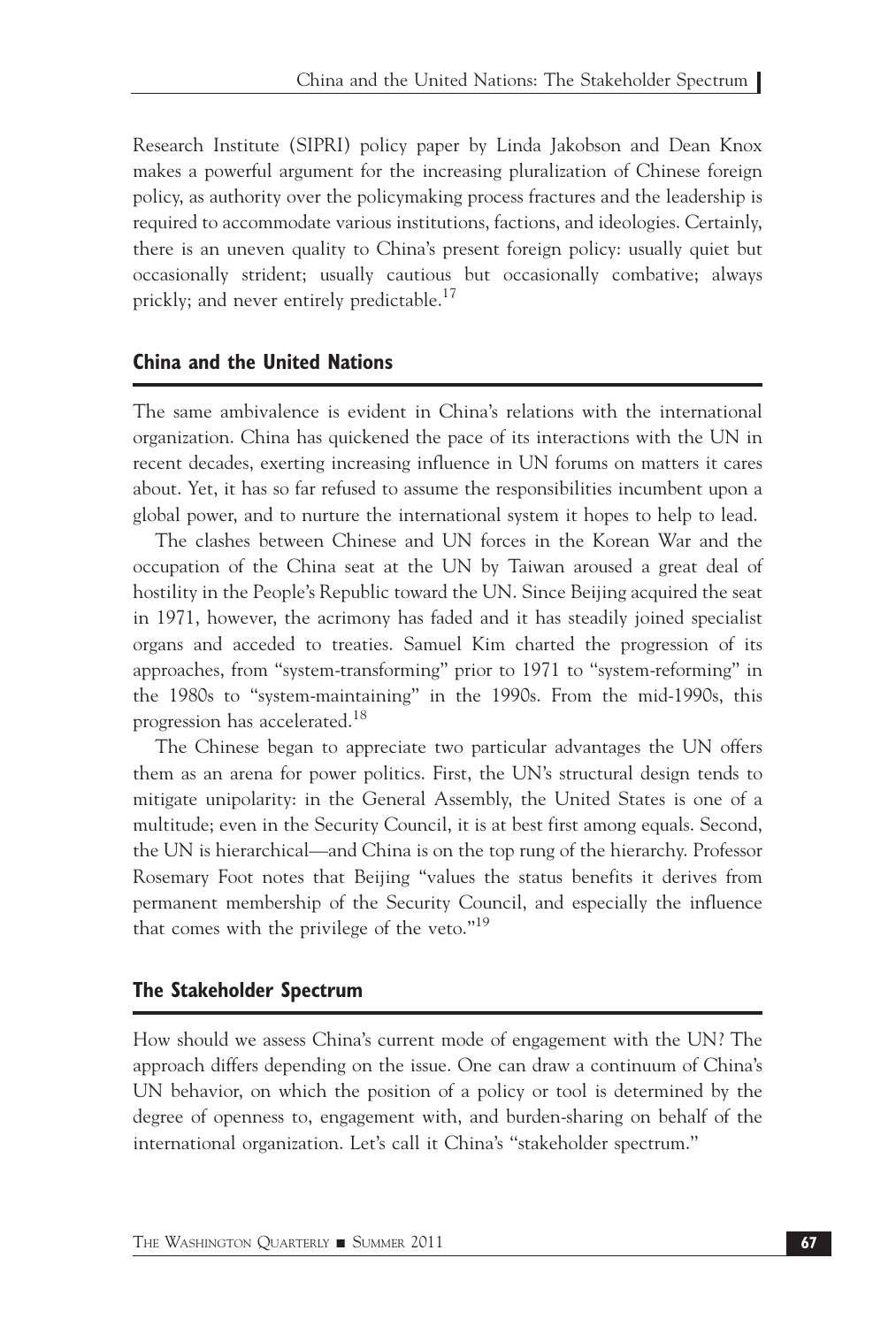

## **Diplomats**

At the end of the spectrum denoting maximum engagement, we can place the issue of the caliber of China's UN diplomats. There is no question that the quality of people China sends to New York, both as diplomats and officials, has improved markedly. Thirty years ago, argues Shambaugh, ''China's representatives rarely said a word—and when they did speak it was pure propagandistic rhetoric carefully prepared in Beijing. No press conferences were offered to foreign media, at home or abroad.'' Kim quoted one UN representative describing the old approach like this: "They come. They smile. They leave."<sup>20</sup> Five years ago, a UN insider told this author: ''Beijing's representatives used to be woefully unqualified, faceless apparatchiks. Now they are very sharp. China used to take a prophylactic approach to placing people in the UN, asking 'how can we protect our people from outside influence?' Now they want to spread their influence.'' This year, another remarked that China's diplomats are "extraordinarily sophisticated and capable," with "a clear strategic vision." A diplomat from a Permanent Five (P5) country told this author ''they will ride their instructions from Beijing'' in order to strike deals they believe are in the Chinese interest.<sup>21</sup>

Elements of the old mentality still persist. In September 2010, China's most senior UN official, Under-Secretary-General for Economic and Social Affairs Sha Zukang, was forced to apologize after a toast he offered to Secretary-General Ban Ki-moon at an alpine retreat descended into a drunken tirade against the UN, Americans, and Ban himself.<sup>22</sup> Yet Sha's behavior was the exception that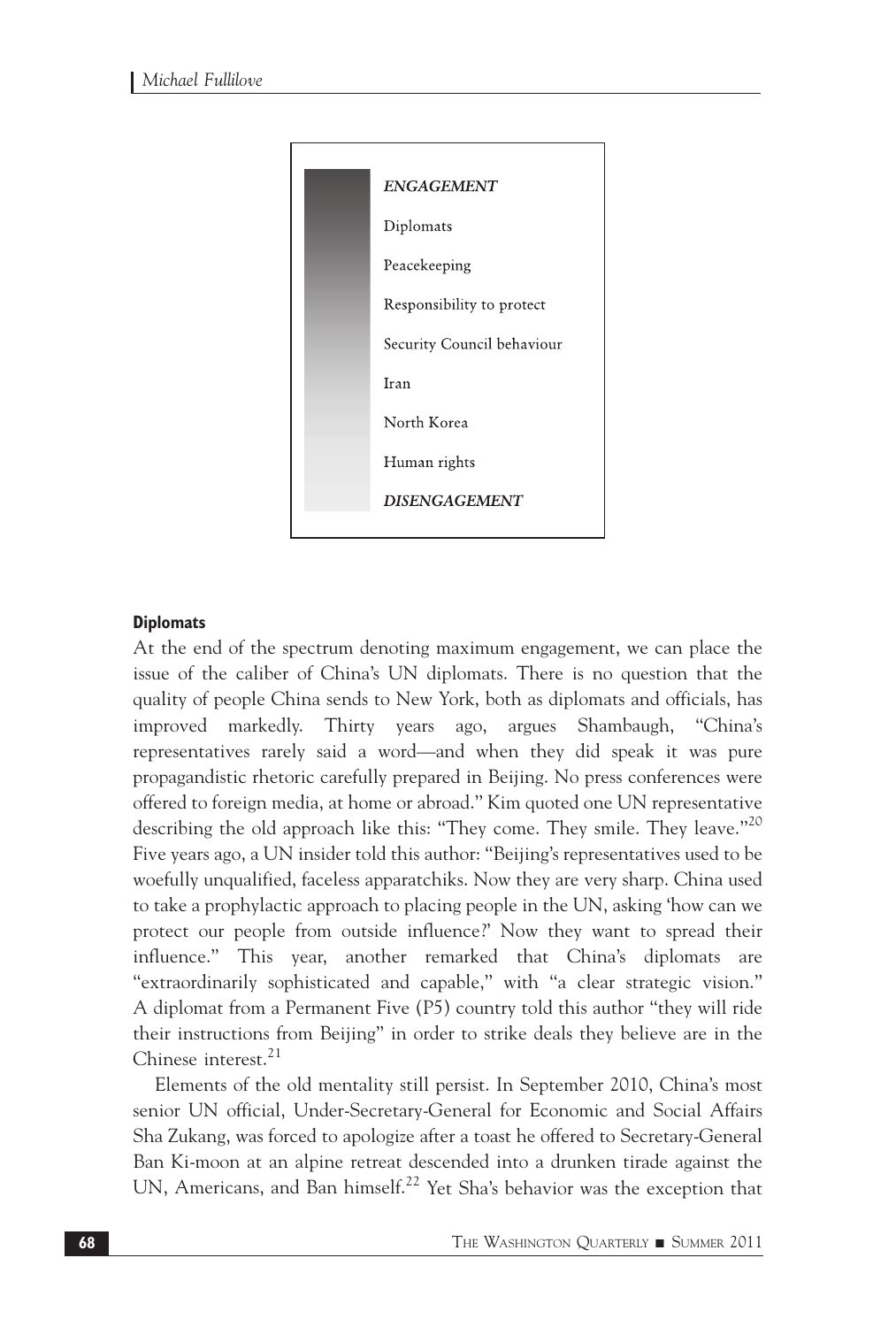proved the rule. In general, China's representatives have become much more skillful at promoting their country's interests at headquarters and contributing to the organization's work.

Whether the newer generations have noticeably different views on foreign policy is another question, and one on which interviewees differed. Several think-tankers expressed the view that younger officials are less orthodox in their thinking and more likely to recognize ''the legitimacy quotient'' in being a global power. But P5 officials interviewed by this author thought otherwise. One volunteered that ''a generational divide does not show up in meetings. Junior and mid-level Chinese diplomats are often franker than their elders but they are also well-trained and obedient."<sup>23</sup>

## Peacekeeping

Also toward the engagement end of the spectrum is China's contribution to UN peacekeeping. This may be the field in which Beijing has moved the furthest toward engagement with the organization. Prior to admission and even into

the 1970s, Beijing was apt to characterize peacekeeping operations as imperialist adventures. A government publication claimed that the establishment of the Special Committee for Peacekeeping Operations, for example, aimed to turn the UN into a ''U.S. controlled headquarters of international gendarmes to suppress and stamp out the revolutionary struggles of the world's people."<sup>24</sup> The ice began to crack in the 1980s, as Deng Xiaoping led China to work

Peacekeeping may be the field in which Beijing has moved the furthest.

toward peaceful relations with the West, including through participation in international organizations. China first voted for peacekeeping operations, then began to support them financially, then joined the Special Committee, and finally deployed its first personnel to peacekeeping operations, in Africa and the Middle East.<sup>25</sup> In the past two decades, the Chinese contribution has grown further, notwithstanding China's traditionally rock-solid commitment to the concept of state sovereignty and the norm of non-interference in the internal affairs of other states.

Beijing's support for UN peace missions has not been limited to traditional peacekeeping operations. It has included post-conflict multi-dimensional peacekeeping—such as in Darfur, Sudan, and the Democratic Republic of Congo—and transitional administrations such as in Cambodia (despite China's association with the Khmer Rouge) and East Timor. Beijing has traditionally referred to three principles, derived from UN peacekeeping history and its own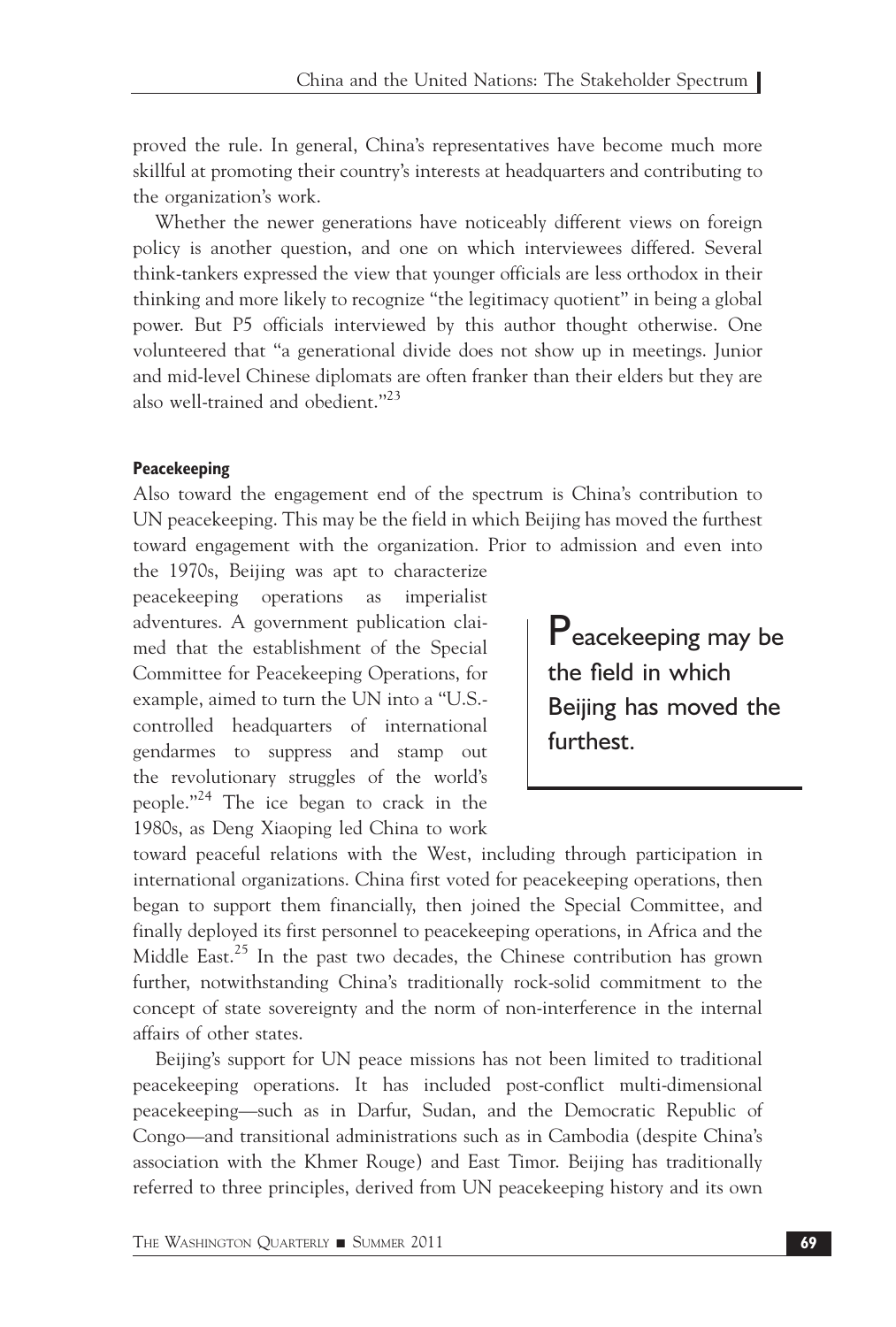foreign policy theories, when deciding whether to authorize and participate in peacekeeping operations: host-country consent; use of force only in self-defense; and the involvement of regional actors. However, these are being applied flexibly and pragmatically, rather than uniformly. For example, China has voted for resolutions authorizing the use of military force and participated in peacekeeping missions involving the use of force.<sup>26</sup> China has also partly overcome its allergy toward peacekeeping missions in countries that recognize Taiwan. In the 1990s, for instance, China vetoed or threatened to veto proposed missions in Haiti, Guatemala, and Macedonia on this basis; now China supports the current UN operation in Haiti despite that country's continuing diplomatic ties with Taipei.<sup>27</sup>

Beyond generally supporting peace missions, China has begun to staff them, and in increasing numbers. Over the past two decades, Chinese supporters have overcome internal objections based on history, ideology, and concerns from some Chinese military officers about casualties. China now deploys more military and police personnel to UN peacekeeping operations than any other permanent member of the Security Council, and it is the 15th-largest contributor overall. Furthermore, China has invested substantially in training facilities for its peacekeepers who are, according to SIPRI, ''among the most professional, well-trained, effective and disciplined contingents in UN peacekeeping operations."<sup>28</sup> This increase—achieved in the absence of external pressure was an adroit move. Peacekeeping is a prominent UN activity and China's preparedness to take on more of it has added to its prestige within the organization.

Nevertheless, progress made in Chinese peacekeeping should not be overstated. China's Security Council votes on peacekeeping are still conditioned by its traditional regard for state sovereignty and, to some extent, the principles of host-country consent, minimum use of force, and regional involvement. Although the number of Chinese personnel deployed in UN missions is high relative to the past and to other P5 countries, it remains small in absolute terms: 1,995 people as of September 2010. (There are well over two million personnel in the Chinese armed forces.) Finally, rather than deploying combat troops, Beijing has so far focused on enablers, military observers, and police.29 Nevertheless, the shift is important.

#### Responsibility to Protect

A little further down the continuum is China's treatment of the concept of ''the responsibility to protect'' (R2P). R2P is the emerging norm that after Somalia, Bosnia-Herzegovina, Rwanda, and Kosovo, a collective international responsibility exists in cases of genocide, ethnic cleansing, and widespread violations of human rights. The idea is that while states retain the primary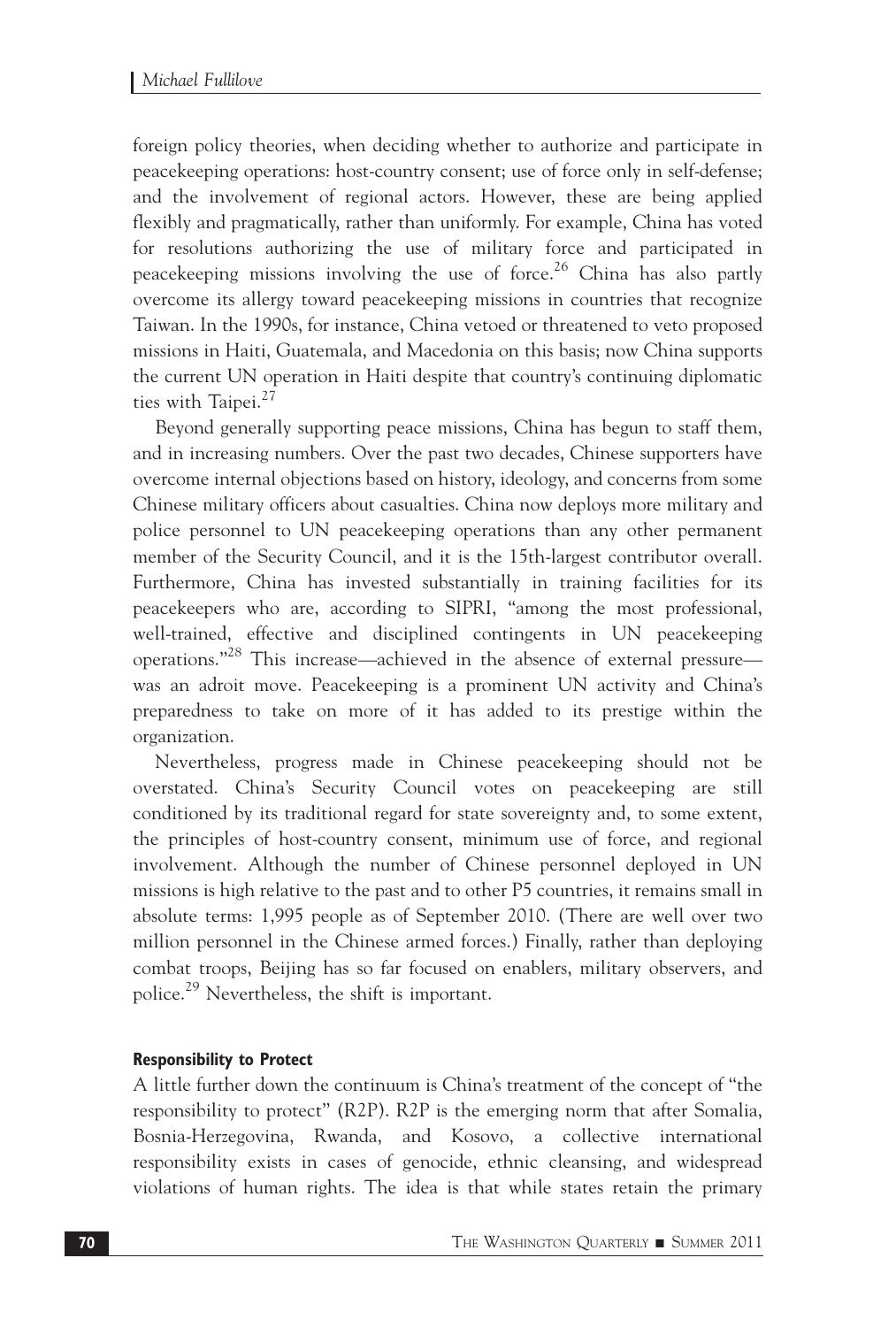responsibility for protecting their citizens, in the event that states are unwilling or unable to protect their people, then sovereignty must yield to the international responsibility to protect them.

Given R2P's potential to violate the traditional concept of state sovereignty, China has exhibited discomfort about some of its ramifications, but it has not

opposed it outright. Former foreign minister Qian Qichen sat on the UN panel that endorsed R2P, and China supported the concept at the 2005 World Summit and in Security Council Resolution (SCR) 1674 (2006). However, Beijing has taken a very limited view of its application, emphasizing the importance of building capacity within states to prevent atrocities. It is, says analyst Sarah Teitt, ''wary of competing interpr-

China has exhibited discomfort about R2P, but it has not opposed it outright.

etations of R2P, and resists attempts to expand R2P and initiatives to 'invoke' R2P in Council proceedings.'' Beijing regularly stresses the need for the Council to act ''prudently'' in the case of emerging crises, and comments that ''states must refrain from using R2P as a diplomatic tool to exert pressure on others."<sup>30</sup>

Many believed that, in light of the imbroglios in Afghanistan and Iraq, the high-water mark for humanitarian intervention had passed. Nevertheless, the occurrence of significant popular protests and armed resistance this year against the Qaddafi regime in Libya, and the regime's violent response, has brought the concept of R2P back to the fore in New York. In February, China joined the rest of the Security Council in adopting SCR 1970 (2011), which imposed an arms embargo on Libya as well as a travel ban and assets freeze on the Libyan leadership, while referring the situation to the International Criminal Court. The following month, China abstained from voting on SCR 1973 (2011), which imposed a no-fly zone over Libya's territory and tightened sanctions against the regime. Both resolutions invoked the responsibility to protect civilians.

China's willingness to support the first resolution and not to veto the second represents, on the face of it, a significant advance. This is, as Alex J. Bellamy has noted, the first time in history that the Council has ''authorized force against a functioning government to protect civilians.'' On the other hand, China's behavior was the product of very particular circumstances. The support of the Arab League and African Union for a no-fly zone was plainly critical to China's willingness not to block SCR 1973. Indeed its permanent representative Li Baodong stated that China ''attached great importance'' to the positions of the two regional organizations. The resolutions had broad international, as well as regional, support, which made them harder to veto. $31$  We can also speculate that China was reluctant to be isolated on the Libya issue in a way that would draw attention to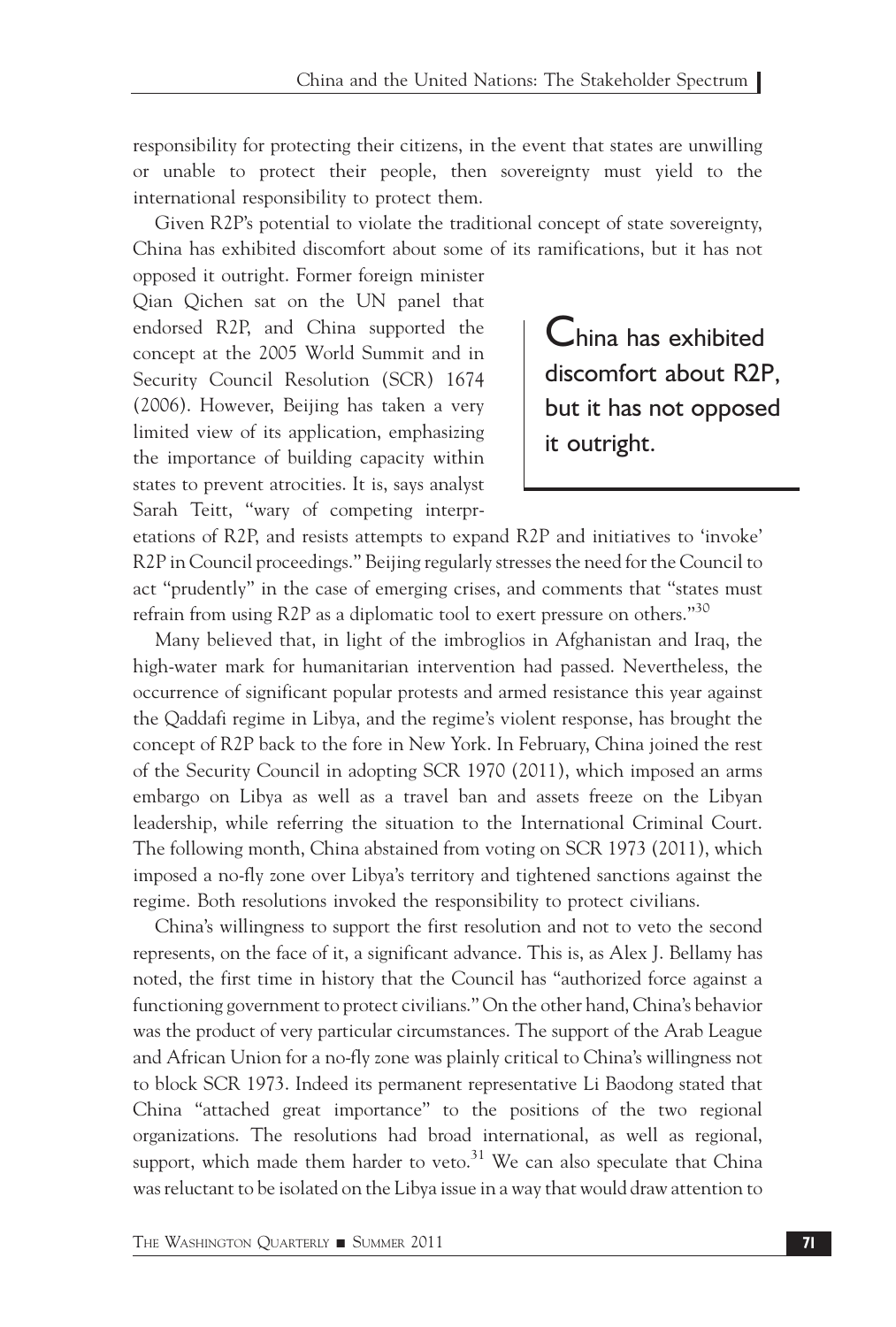the heavy hand it applies to its own citizens. The Arab Spring has proven to be highly infectious. To stand with Qaddafi against international sanctions might have had unpredictable consequences. Far better to present a small target internationally and get on with the business of keeping a lid on any unrest at home.

It would be wrong, then, to see China's recent performance as indicating a significant change of heart on R2P. (Indeed, Beijing has gone out of its way to criticize Western-led air strikes against Libyan government targets.)<sup>32</sup> China was boxed in on this occasion, but its essentially skeptical approach remains. Whether the passage of these two resolutions has created a lasting precedent, with repercussions for China as well as the rest of the world, will depend in large part on the outcome of the conflict in Libya.

#### Security Council Behavior

The extent and limits of China's shift toward UN engagement can be discerned in its general behavior on the Security Council, on which it is the only Asian member of the P5, as well as the only developing country. Historically, China was a passive Council member, rarely seeking to shape the agenda. China used its veto significantly less than any other permanent member, casting only four between 1971 and 2002, for example, compared to the United States' 75. It generally abstained from or did not participate in voting unless the issue touched on sovereignty questions, especially if they might influence Taiwan or Tibet. Votes that were registered were usually preceded by a pro forma statement that no precedent was thereby established. In the past decade and a half, however, Beijing's representatives have displayed much greater confidence in the Council

China is increasingly willing to take the lead on issues and behave more like a great power.

chamber. China is increasingly willing to take the lead on issues and behave more like a normal great power.<sup>33</sup>

The PRC is adamant about the ''One China'' policy. But at the UN, there are now two Chinas: General Assembly China, which is more rigid and doctrinaire; and Security Council China, which is more pragmatic and flexible. P5 diplomats and UN officials observe that China's Security Council diplomacy is smarter and more subtle than the Russians',

and that "the Chinese are more reliable in sticking to deals they have struck."<sup>34</sup> China has developed a good working relationship in the Council with the United States, although it is far from the vaunted ''P2'' (the P2 being the UN version of the much-discussed ''G2''). Day-to-day diplomacy in the Security Council is still coordinated between China and Russia on one hand and among the United States, the United Kingdom, and France on the other. China has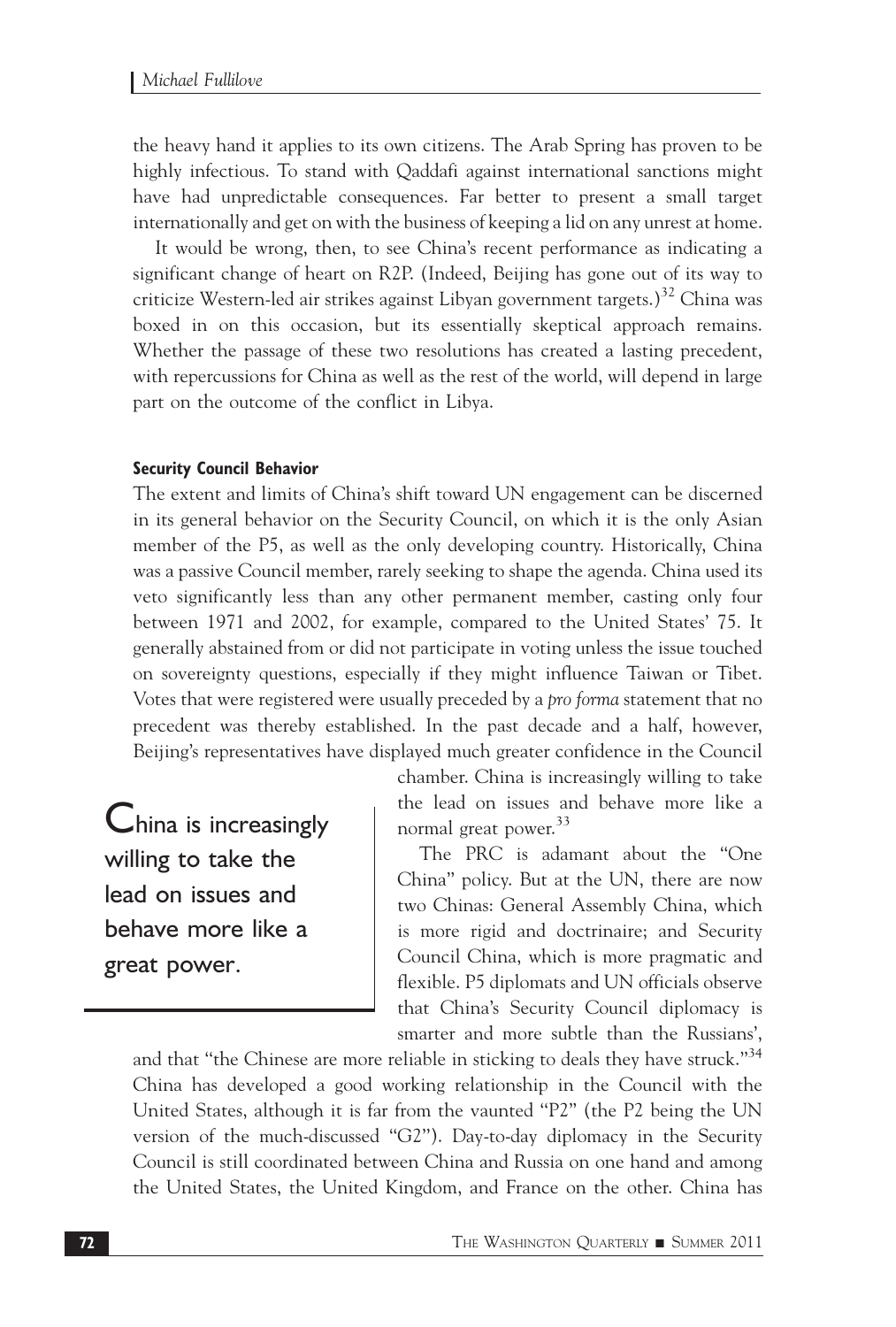partly overcome its instinctive opposition to resolutions passed under Chapter VII of the UN Charter, which empowers the Council to take measures to maintain international peace and security. For example, China voted for resolutions to support the Australian-led INTERFET force in East Timor in 1999 and to establish the UN Transitional Administration in East Timor later that year.<sup>35</sup> On September 12, 2001, it joined with the rest of the Council to condemn the 9/11 attacks as a threat to international peace and security and recognize the right of self-defense against such attacks (SCR 1368 (2001)).

On the other hand, China remains disengaged from many issues of importance where they do not trespass directly on its core interests. Notwithstanding its support for SCR 1368, for instance, it is not active on Afghanistan, being mainly concerned to keep Pakistan happy with the Council's deliberations. To the relief of Sri Lanka, China refused to allow the Security Council to discuss the bloody denouement of that government's operations against the Tamil Tigers in 2009.<sup>36</sup> The majority of the action on the most difficult issues comes from the United States, the United Kingdom, and France. China is as uncomfortable as ever at being isolated (except on sovereignty issues), which limits its negotiating power. In other words, it is occupied largely with protecting its interests and those of its allies rather than projecting its influence—much less doing too much to strengthen the international system. In the words of a P5 diplomat, ''China is mostly in defensive mode, intent on preventing things that hurt it, rather than achieving things that help it."<sup>37</sup>

China has a mixed record on the treatment of so-called ''pariah'' states in the Council, as analysts Stephanie Kleine-Ahlbrandt and Andrew Small have previously chronicled.<sup>38</sup> After the Tiananmen Square massacre of 1989 and the Soviet Union's fall two years later, Beijing strengthened its relationships with dictatorships. The connections with energy-rich outcasts such as Sudan and Burma further deepened in the 1990s, as China's growth surged and its appetite for resources grew. ''By late 2004 and early 2005,'' argue Kleine-Ahlbrandt and Small, "China's support for pariah regimes had taken a defensive-even ideological—turn."<sup>39</sup> In 2005, Beijing praised Uzbekistan's violent handling of anti-government protests and welcomed President Robert Mugabe of Zimbabwe for a state visit in the middle of his government's campaign to demolish the homes of opposition supporters. In the Security Council, it consistently resisted, diluted, or abstained from supporting resolutions that threatened real consequences for the government of Sudan over the horrors occurring in the Darfur region.

Since then, however, concerned about the fragility of some of the regimes it supports and conscious of its international reputation, China has begun to condition its support in some cases. During its 2007 Security Council Presidency, for example, it prodded Khartoum into accepting a joint UN—African Union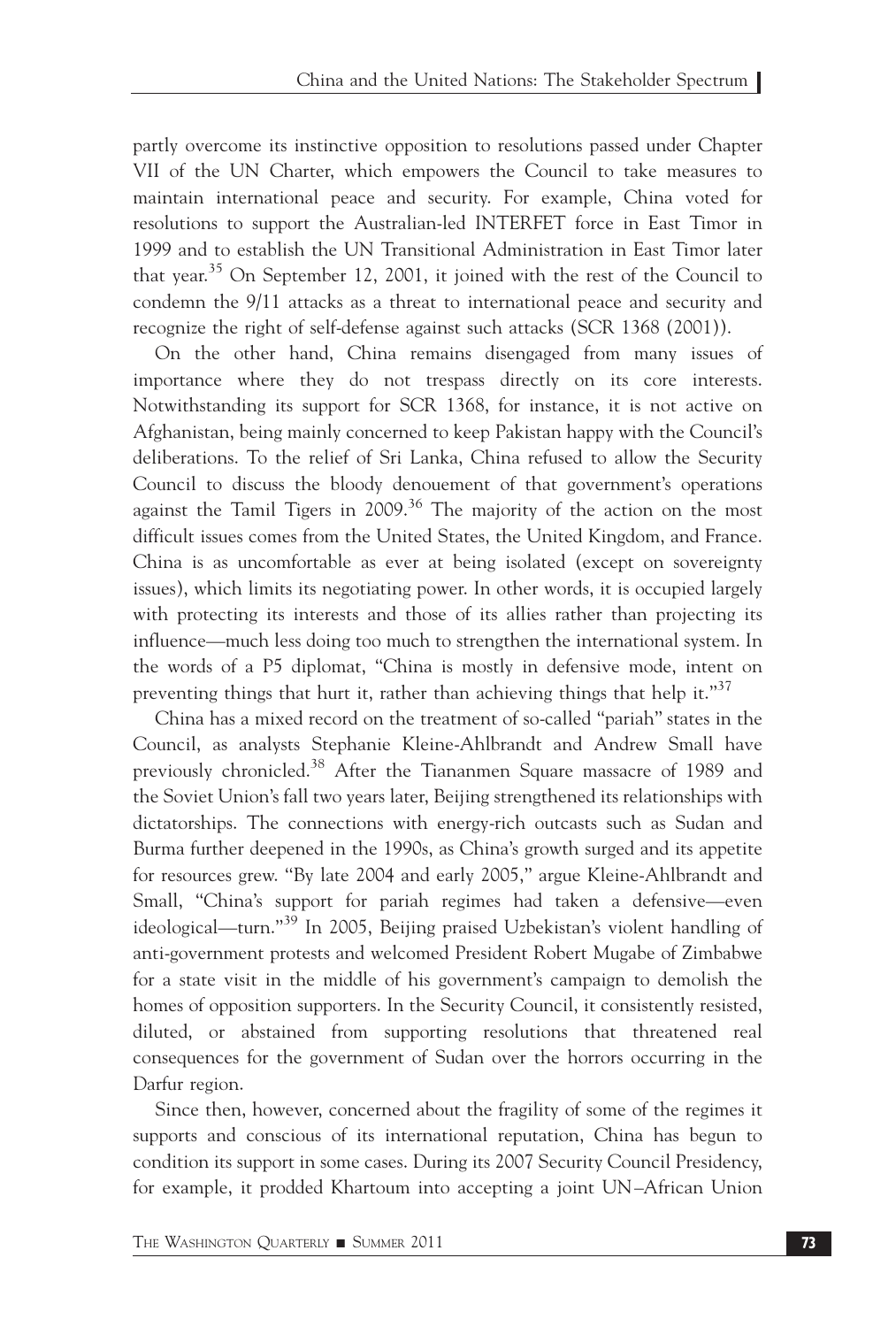mission to support the implementation of the 2006 Darfur Peace Agreement. No doubt China was keen to polish its international reputation in the lead-up to the Beijing Olympics, as well as to prevent the spread of instability in a region in which it had substantial investments.<sup>40</sup> Yet its record remains patchy, as demonstrated by the October 2010 draft report of an expert panel which revealed that Chinese bullets had been used in attacks on UN peacekeepers in Darfur. (Chinese diplomats in New York reportedly threatened to veto the renewal of the panel's mandate unless the language of the report was modified.)<sup>41</sup>

In the Security Council, China has edged up the spectrum in the direction of engagement with the international community. Yet it has not gone far enough. China's larger interests should dictate a more pronounced move. Beijing's economic and political interests with pariah states are significant, but they are dwarfed by its ties with Western countries and the reputational cost of cozying up to the Mugabes and Than Shwes of the world. P5 diplomats see little evidence that their Chinese colleagues share this view, especially in relation to the country's reputation. One told this author that ''there is a certain amount of fatigue at always being the defender of unpleasant regimes—but it should not be overstated and it is rarely decisive."<sup>42</sup>

A senior UN official characterized shifts in China's Security Council behavior as important, but "incremental, not tectonic."<sup>43</sup> China has become a more skillful and effective player, but it has not developed a policy that is consonant with its expanded interests. This tension is evident in its approach to the two critical issues of the Iranian and North Korean nuclear programs.

#### Iran

There is no definitive proof that Iran is engaged in a program to develop nuclear weapons. However, there is widespread international concern that Tehran's effort to gain mastery of the nuclear fuel cycle through its civilian nuclear program will put it within easy technical reach of a nuclear weapon at some point in the future. Because Iran has been caught lying about the full extent of its nuclear effort, there are also real concerns about the existence of parallel, covert programs to produce such weapons.<sup>44</sup>

China's performance on this issue has been unimpressive; one senior UN official, otherwise complimentary about Beijing, says ''the Chinese think they can play fast and loose on Iran."<sup>45</sup> Under sustained pressure from Western powers, China supported three rounds of Security Council resolutions in 2006— 2008 imposing sanctions on Iran for violating its obligations to the International Atomic Energy Agency (IAEA) and the UN, but only after working with Russia to dilute the sanctions and drain them of effect. The two countries pursue what the Crisis Group has called "a delay-and-weaken" strategy.<sup>46</sup>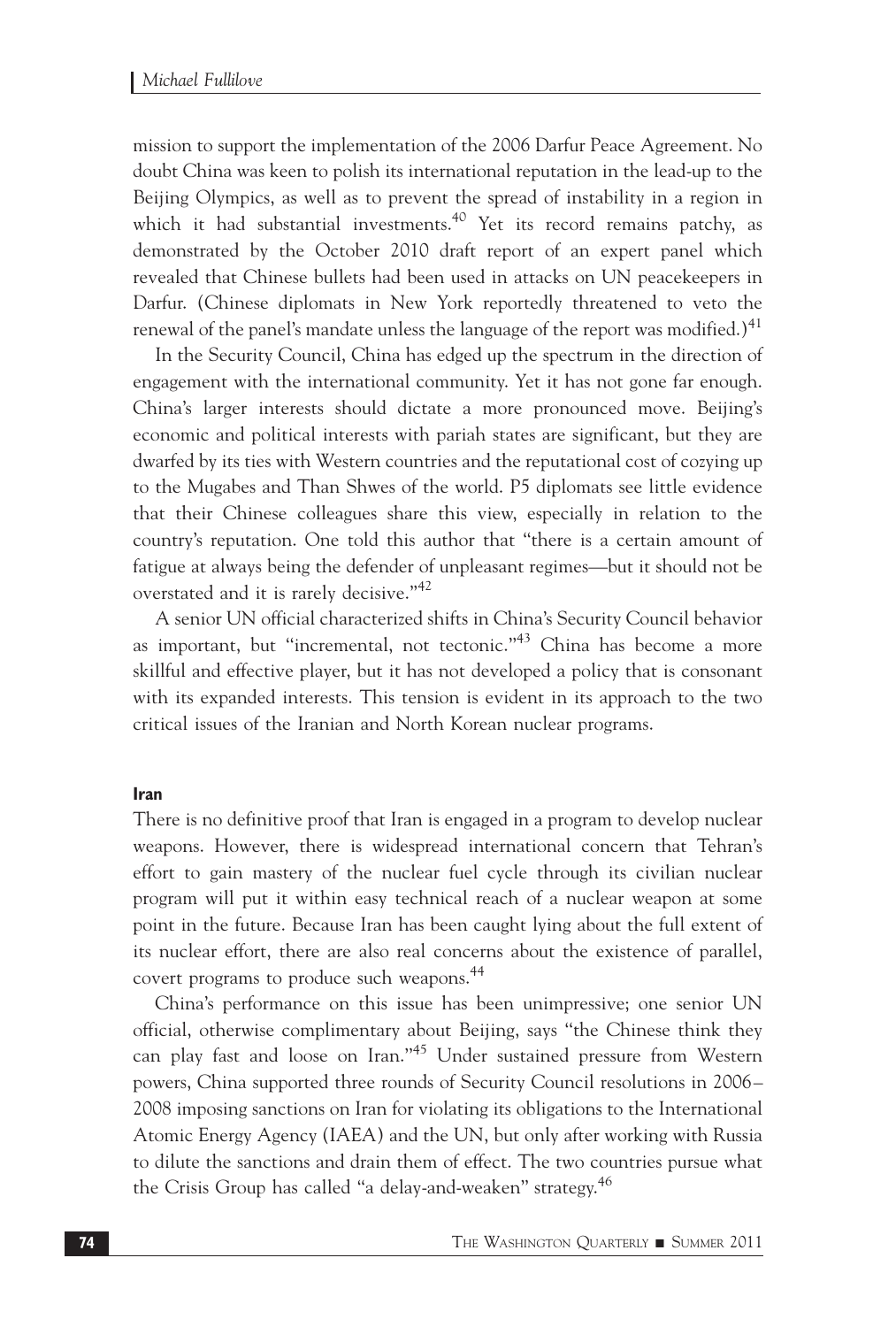The latest iteration of this took place in 2009—2010, after the revelation of Iran's underground uranium enrichment facility near Qom. In June 2010, after months of haggling, China and Russia signed on to the most comprehensive Security Council sanctions package yet, targeting Iran's financial system in particular. Analyst Michael Swaine argues that China surprised many observers by agreeing to the latest resolution, but it did so only after receiving various incentives and assurances, and to avoid isolation in light of Russia's anticipated shift to support the sanctions.<sup>47</sup> The financial sanctions appear to be having a greater effect on the regime in Tehran than anticipated. That has not stopped the wrangling, however. In October 2010, the Obama administration concluded that Chinese firms were assisting Iran to develop its missile technology and nuclear weapons, and asked Beijing to get the companies to desist.<sup>48</sup>

Beijing's interests on the Iranian nuclear issue are not, of course, identical to Western ones. China is a significant consumer of Iranian energy, receiving 11 percent of its crude oil from Iran (its third-largest supplier after Saudi Arabia and Angola) and taking a keen interest in the country's oil and gas reserves. It sees Iran as an important partner in the Middle East and something of a counterweight to U.S. dominance in the region, as well as a potential partner in Central and Southwest Asia. With its strong historical attachment to the

principle of state sovereignty, China is more prone to rest on Iran's right under the Nuclear Non-Proliferation Treaty to develop nuclear technology for peaceful purposes. Given China's own experiences as the target of sanctions-especially the Western sanctions imposed after Tiananmen Square and the revelations of missile sales to Pakistan—it is most reluctant to agree to sanctions and far

 $H$ uman rights is the issue on which China is most disengaged.

more inclined to the diplomatic track.<sup>49</sup> (Almost every Chinese interviewee reminded this author of the history of sanctions directed against China.)

However, this approach seems short-sighted given what is at stake for the world, and for China, as a key player in the international system. An Iranian bomb would embolden a regime with links to Hezbollah and other terrorist groups, endanger strategic waterways, threaten regional states (including, importantly, other key suppliers of energy to China in the Persian Gulf), and contribute to regional and global nuclear proliferation. The idea of a powerful state balancing the United States in the Middle East may seem superficially attractive to Beijing, but as one Chinese strategist commented to this author, ''a nuclear-armed stronghold of anti-Americanism in the region would presage a bleak future for China, not least because of rising oil prices.''50 Swaine notes it would also degrade ''China's status as one of only a handful of nuclear powers,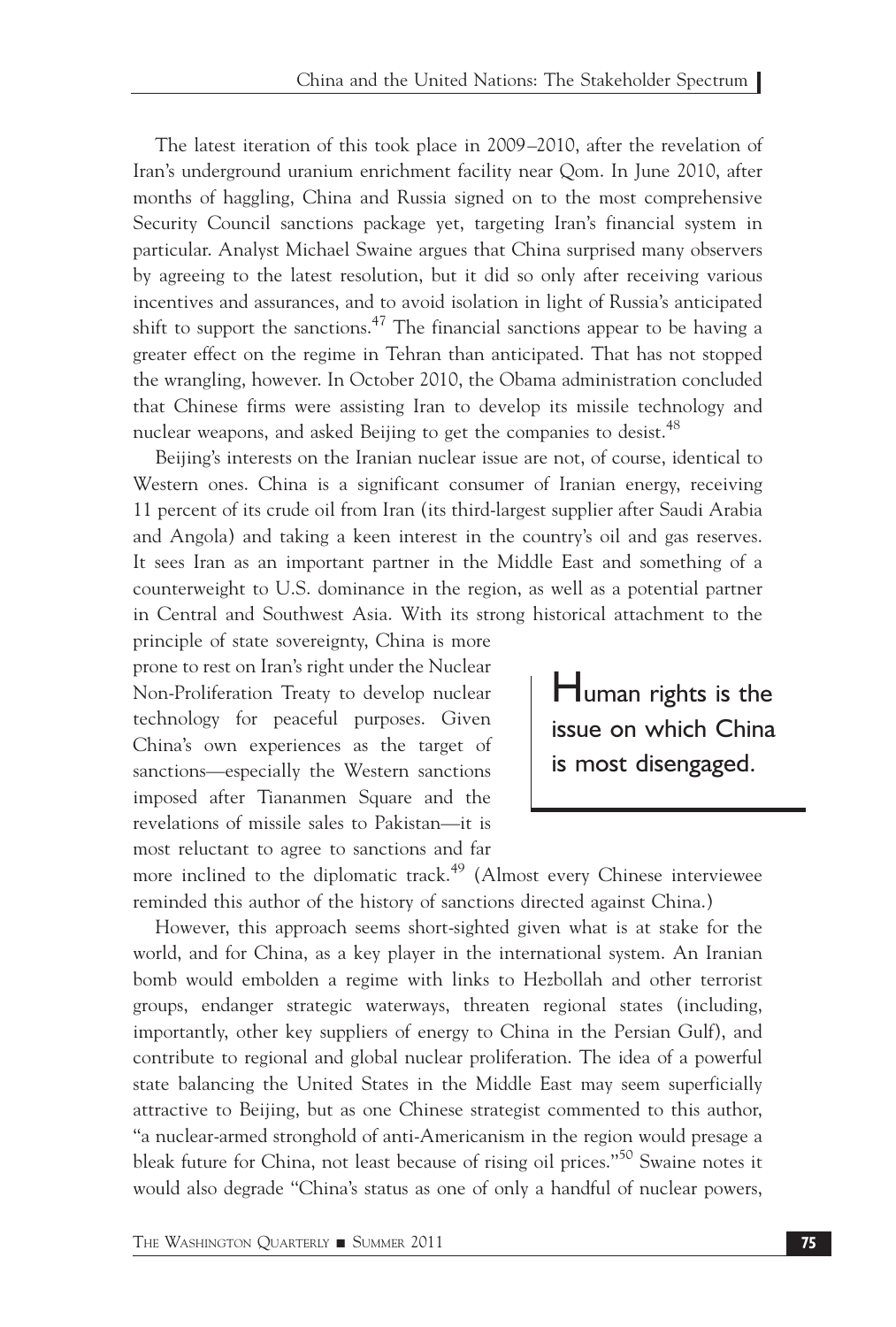undermine the NPT, and (perhaps most importantly) add to the number of nuclear armed powers in close proximity to China... This would reduce China's relative influence as a major power, worsen its immediate threat environment, and arguably destabilize the larger global security environment."<sup>51</sup>

In the long term, China's approach is risky; in the short term, it is undermining its relationships with the West and its international reputation. Surely, if it is opposed to the development of Iranian nuclear weapons and also keen to minimize the use of force to this end by the United States or Israel, then it should maximize its diplomatic solidarity with Western powers in the Security Council. China has legitimate national interests to protect, but it could take a larger view of those interests.

### North Korea

The North Korean nuclear weapons program is, in the words of a UN official, "much more dangerous for the Chinese" than the Iranian program.<sup>52</sup> During the

The last five years have defined more clearly the limits of Beijing's conversion. Cold War, China was North Korea's chief protector and quartermaster, in an alliance that was said to be as ''close as lips and teeth."<sup>53</sup> Much of the ideological camaraderie has evaporated since Deng's reforms, but history and personal ties remain-as a Chinese interviewee told this author, ''many Chinese lost their lives in the Korean War, and most Chinese people would be reluctant to give up their old friends.''54

Political and security interests are, naturally, dominant. China is loath to see a collapsed state on the Korean peninsula—with resulting refugee flows and security implications-or reunification with South Korea that would mean China had to suffer American GIs on its eastern border. On the other hand, how comforting is it to suffer a highly unpredictable, not to say unhinged, familyowned regime on your eastern border? There is also the question of the thickness of China's economic ties with the two Koreas: there are 25 times as many commercial flights between China and South Korea as between China and North Korea, and 50 times as much total trade.<sup>55</sup>

Chinese frustration with North Korea emerged at the time of Pyongyang's 2006 nuclear test, which President Hu Jintao was reportedly notified about only 20 minutes in advance. Publicly, Beijing criticized the move as ''brazen''; in the Council, it supported sanctions against the hermit kingdom.<sup>56</sup> In 2009, Pyongyang mounted another series of provocations, launching a rocket, walking out of the Six-Party Talks, and testing a second nuclear device. Again Beijing was critical of its ally, yet this time it was determined not to damage its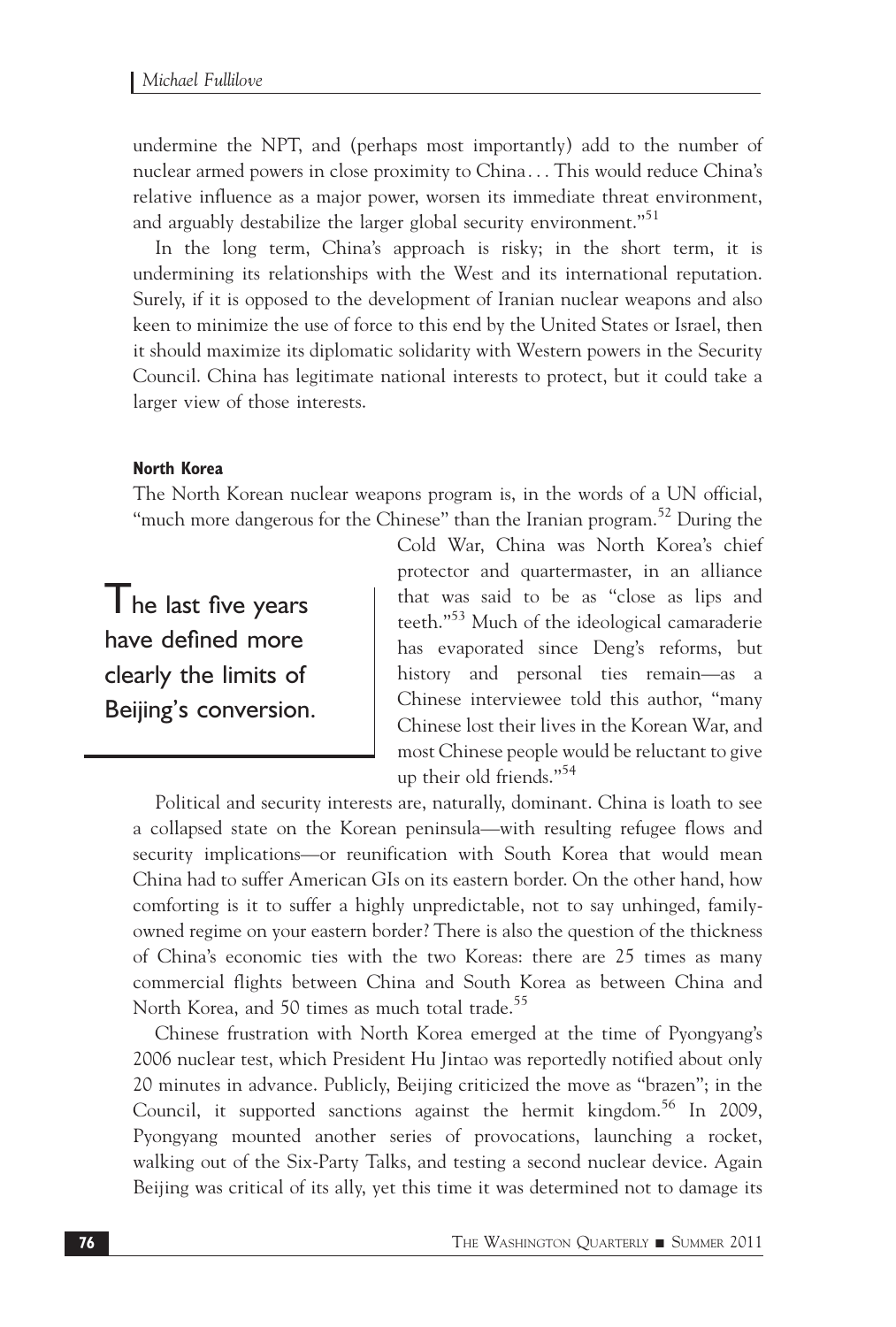bilateral relationship (or, perhaps, expose its own lack of influence over Pyongyang) with the kind of overt rhetoric it had employed three years earlier. The Crisis Group reports that there is an unusually public debate in Beijing over ties with North Korea between "traditionalists," who propose the continued provision of support to North Korea, and ''strategists,'' who propose a harder line.<sup>57</sup> Strategists even go so far as to say (as one did to this author): ''North Korea is the bad guy and South Korea is the good guy. China has to be on the right side of history."<sup>58</sup>

This debate became more prominent in 2010, against the backdrop of an awkward political transition in Pyongyang and North Korea's sinking of the

South Korean corvette Cheonan in March, with 46 fatalities. China's response—that North Korea's role was unproven—lacked credibility and was characterized by President Obama as "willful blindness."<sup>59</sup> U.S. and South Korean naval maneuvers off the Korean peninsula followed, but Chinese diplomatic maneuvers in New York confined the Security Council's

China continues to define its national interests narrowly.

response to a weak statement from its president. Thus, the international organization's response to the unprovoked sinking of a warship with substantial loss of life—a clear threat to international peace and security, one would have thought—was a presidential statement that did not name the attacker and was labeled by The New York Times as "absurdly, dangerously lame."<sup>60</sup> Similarly, China refused to allow the Council to condemn North Korea's further provocations in late 2010, when it revealed the existence of a new uranium enrichment facility and launched a deadly artillery barrage at South Korea.<sup>61</sup>

## Human rights

The issue at the very end of China's stakeholder spectrum, on which it is the most disengaged, is human rights. Beijing is largely hostile to independent international scrutiny of its own deeply flawed human rights record, as seen in its reaction to the awarding of the Nobel Peace Prize to dissident Liu Xiaobo. China is a member of the UN's Human Rights Council (HRC), and it allows itself to be subjected to the Universal Periodic Review (UPR) mechanism, by which the HRC assesses the human rights records of all member—states every four years. China's participation in the UPR is to be welcomed, and it is right that the resulting reports praise the country's remarkable achievements in poverty reduction. However, human rights groups note that China takes a highhanded and defensive approach to the process.<sup>62</sup>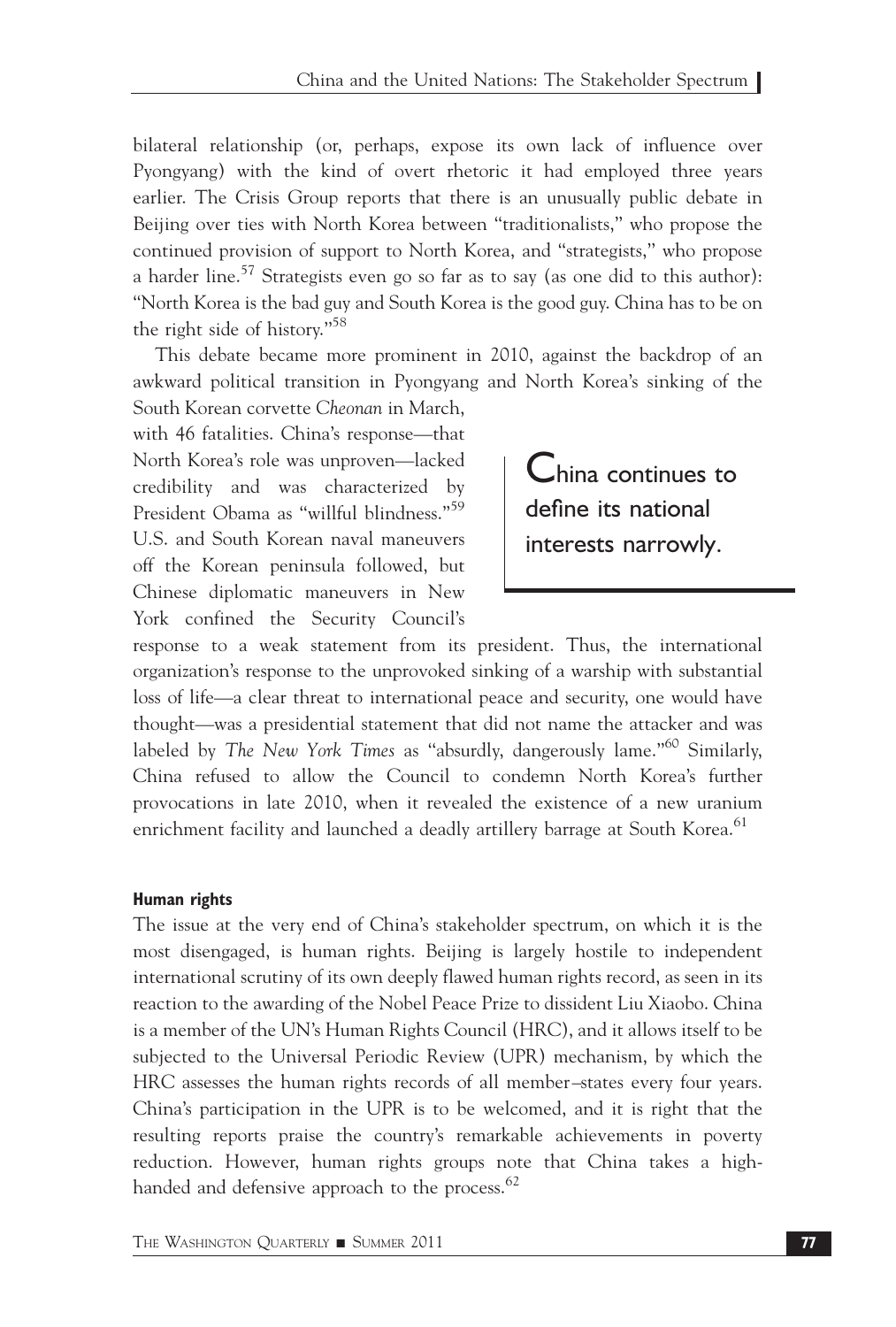China wants respect, but not responsibility.

Beijing is equally obstructionist when it comes to the scrutiny of other countries' human rights records, especially its friends and allies. In 2007, for instance, China was the strongest advocate of proposals to curtail the ability of the HRC to monitor human rights in individual countries, only relenting in exchange for the withdrawal of its special rapporteurs on

Belarus and Cuba. In the Security Council, China usually works with Russia to prevent the consideration of human rights violations in places such as Zimbabwe and Darfur. Burma is a good example: in 2007, Beijing and Moscow vetoed a draft Security Council resolution critical of the military junta; in the last few months of 2010, China mounted ''a high-octane, Western-style diplomatic effort'' to oppose U.S. moves to pressure the country's leaders by launching a commission of inquiry into possible war crimes they may have committed.<sup>63</sup>

Through the approach it has taken in the HRC, the old Commission on Human Rights, the Security Council, and the General Assembly, China has played a critical role in wearing down Western capitals on human rights issues and pushing human rights further to the periphery of UN debate.

# Two Steps Forward, One Step Back

In Western countries, there is sometimes a tendency to lay the blame for any friction in the China relationship on our own politicians. No doubt this is sometimes justified. But China, too, has a choice as to how it comports itself. Its behavior helps determine how other states react to it. Its approach to the international organization helps determine its influence over the organization and in the world.

In the past quarter-century, China has become a far more active and effective player in the UN, sometimes even outperforming the United States. It has changed the way it does business (through its diplomats and on the Security Council) and the business it does (for example, in the areas of peacekeeping and the responsibility to protect). Yet, the last five years have defined more clearly the limits of Beijing's conversion. Some of the items on China's UN agenda (for example North Korea), that were previously moving up the stakeholder spectrum have now stabilized and even slipped down a little. China continues to define its national interests narrowly and pursue them with an uncompromising resolve. China wants respect, but not responsibility. It is reluctant to bind its own freedom of movement and subsume it within international institutions in the way the United States did after the Second World War, even though Washington's relative power was far greater then than Beijing's is now.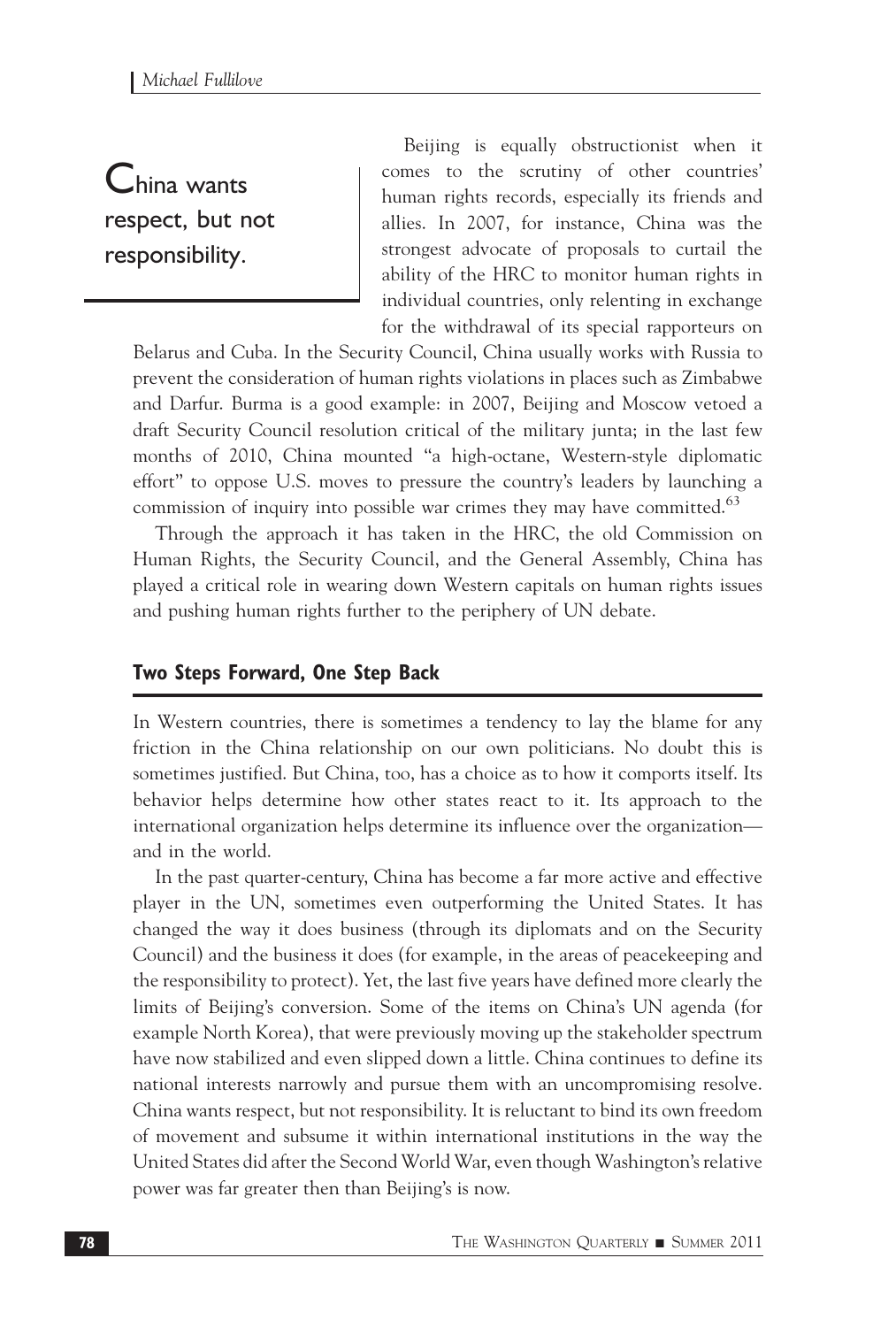Some analysts will say that a rising China will want to reshape the UN in coming years. It may well. However, one should not underestimate either the extent to which the structures and practices of the organization already accord with China's interests, or the difficulty of altering those structures and practices to favor China further over the certain objections of the rest of the P5, other important powers such as Japan and India, and other member states.

There are debates in China over these issues, and in some ways they mirror Western debates: there are ''idealists'' who study and promote the UN, and "realists" who scold them for neglecting Chinese power or compromising Chinese values.<sup>64</sup> But the Chinese debate is heavily tilted toward UN skeptics and away from UN groupies—"there are not many John Ikenberrys in China," observed one academic to this author.<sup>65</sup> Many foreign policy actors in Beijing regard the West's ''responsibility'' agenda as an attempt to retard China's rise. In the aftermath of the Copenhagen debacle, for example, the debate in China was less about whether Wen Jiabao's concessions went far enough and more about whether they went too far.

None of this is to say that China's interests coincide exactly with Western interests. They do not, and we should not expect China to act exactly as the West does. Nor should we ask China to advance global interests at the expense of its national interests. But as China's wealth and power grow, so will its interests expand. A middle-power foreign policy is inadequate for a great power.

Beijing may put forward its own, quite different, stakeholder spectrum.

If China is to help run the international system, then it has a stake in strengthening it. Beijing needs to strike a new balance between its traditional economic as well as security concerns and the broader imperatives it must now satisfy, including stable great-power relations, non-proliferation, and developing its international prestige. China's UN performance has largely escaped scrutiny in the last two decades, with the world's head turned first by U.S. power and then by U.S. overreach. That pattern will not hold. The old principle—that with power comes responsibility—requires China to move up the stakeholder spectrum.

On the other hand, the West needs to be careful what it wishes for. Western countries want Beijing to be more responsible and active, but they don't like it when Beijing is more assertive. China's version of ''stepping up'' is not necessarily the same as the West's. Professor Pang Zhongying has argued that a stronger China may be less anxious about external powers intervening in China's domestic affairs, but also less fussy about observing the principle of noninterference in other states' domestic affairs.<sup>66</sup> How would the West feel about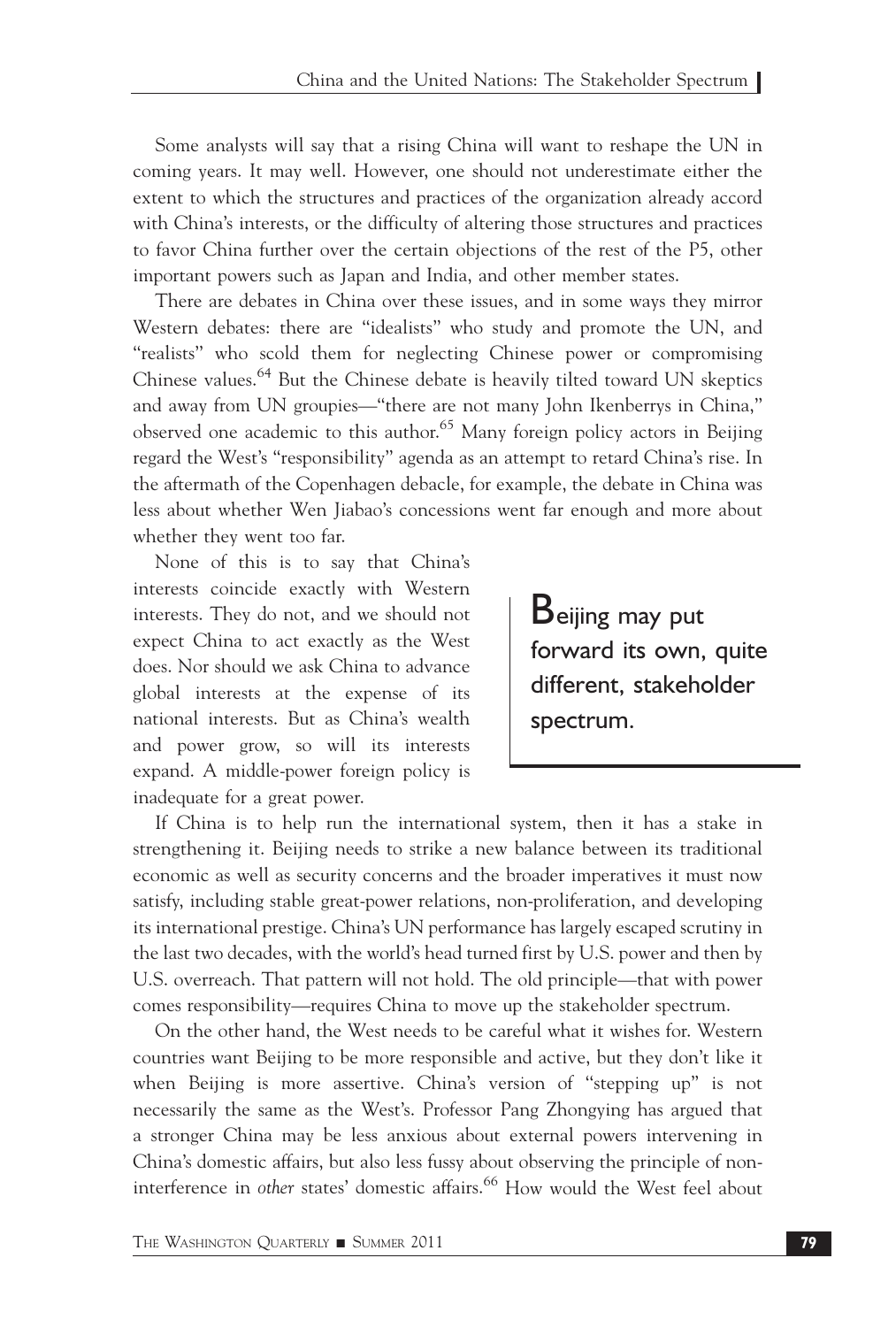China involving itself in the Middle East peace process, for example, or participating in ''coalitions of the willing'' that intervened in other countries?

In other words, the responsibilities—and prerogatives—of a stakeholder are open to interpretation. In the future, Beijing may put forward its own, quite different, stakeholder spectrum.

## **Notes**

- 1. Greg Picker and Fergus Green, ''Comprehending Copenhagen: a guide to the international climate change negotiations,'' Lowy Institute for International Policy, 2009, p. 4: http://www.lowyinstitute.org/Publication.asp?pid-1177.
- 2. ''Comparison of Carbon Dioxide Emissions, 1965—2009: United States and China,'' http://www.instituteforenergyresearch.org/wp-content/uploads/2010/06/carbon-dioxideemissions-1965-2009-US-China.jpg; ''Carbon dioxide emissions (CO2), thousand metric tons of CO2 (CDIAC),'' Millennium Development Goals Indicators, http:// mdgs.un.org/unsd/mdg/SeriesDetail.aspx?srid=749&crid=.
- 3. James Fallows, ''China's Silver Lining,'' The Atlantic, June 2008, http:// www.theatlantic.com/magazine/archive/2008/06/china-8217-s-silver-lining/6808/; Deborah Seligsohn, Rob Bradley, and Jonathan Adams, ''Fact Sheet: Energy and Climate Policy Action in China (Update),'' World Resources Institute, November 5, 2009, http://www.wri.org/stories/2009/11/fact-sheet-energy-and-climate-policy-actionchina-update; Thomas Friedman, ''The New Sputnik,'' The New York Times, September 26, 2009, http://www.nytimes.com/2009/09/27/opinion/27friedman.html; Michael Fullilove and Fergus Green, ''Talks should at least be a big step on the way,'' The Sydney Morning Herald, December 8, 2009, p 11.
- 4. ''Climate change after Copenhagen: China's thing about numbers,'' The Economist, December 30, 2009, http://www.economist.com/node/15179774?story\_id=15179774; ''Copenhagen Accord faces first test,'' International Institute for Strategic Studies, Strategic Comments 16, January 2010, http://www.iiss.org/EasySiteWeb/ GatewayLink.aspx?alId-40511; Fareed Zakaria, ''Clash of the Titans: How the Democratic Republic of Google is testing China's appetite for democracy itself,'' Newsweek, January 15, 2010, http://www.newsweek.com/2010/01/14/clash-of-thetitans.html; Jonathan Watts, ''Speculation over change in role for Chinese climate negotiator,'' The Guardian, January 5, 2010, http://www.guardian.co.uk/environment/ 2010/jan/05/he-yafei-china-climate-negotiator.
- 5. Ed Miliband, ''The road from Copenhagen,'' The Guardian, December 20, 2009, http:// www.guardian.co.uk/commentisfree/2009/dec/20/copenhagen-climate-change-accord; for Foreign Ministry Spokesperson Jiang Yu's response to the British accusation that China ''hijacked'' negotiations at the Copenhagen Climate Change Conference, see http://www.fmprc.gov.cn/eng/xwfw/s2510/t647058.htm.
- 6. Mark Lynas, ''How do I know China wrecked the Copenhagen deal? I was in the room,'' The Guardian, December 22, 2009, http://www.guardian.co.uk/environment/2009/dec/ 22/copenhagen-climate-change-mark-lynas.
- 7. Robert B. Zoellick, ''Whither China: From Membership to Responsibility?'' (speech, National Committee on U.S.-China Relations, New York, September 21, 2005), http:// www.kas.de/wf/doc/kas\_7358-544-1-30.pdf.
- 8. Xiaochao Li, ''Further expanding momentum of China's economic recovery in the first quarter of 2010,'' National Bureau of Statistics of China, April 15, 2010; ''Gross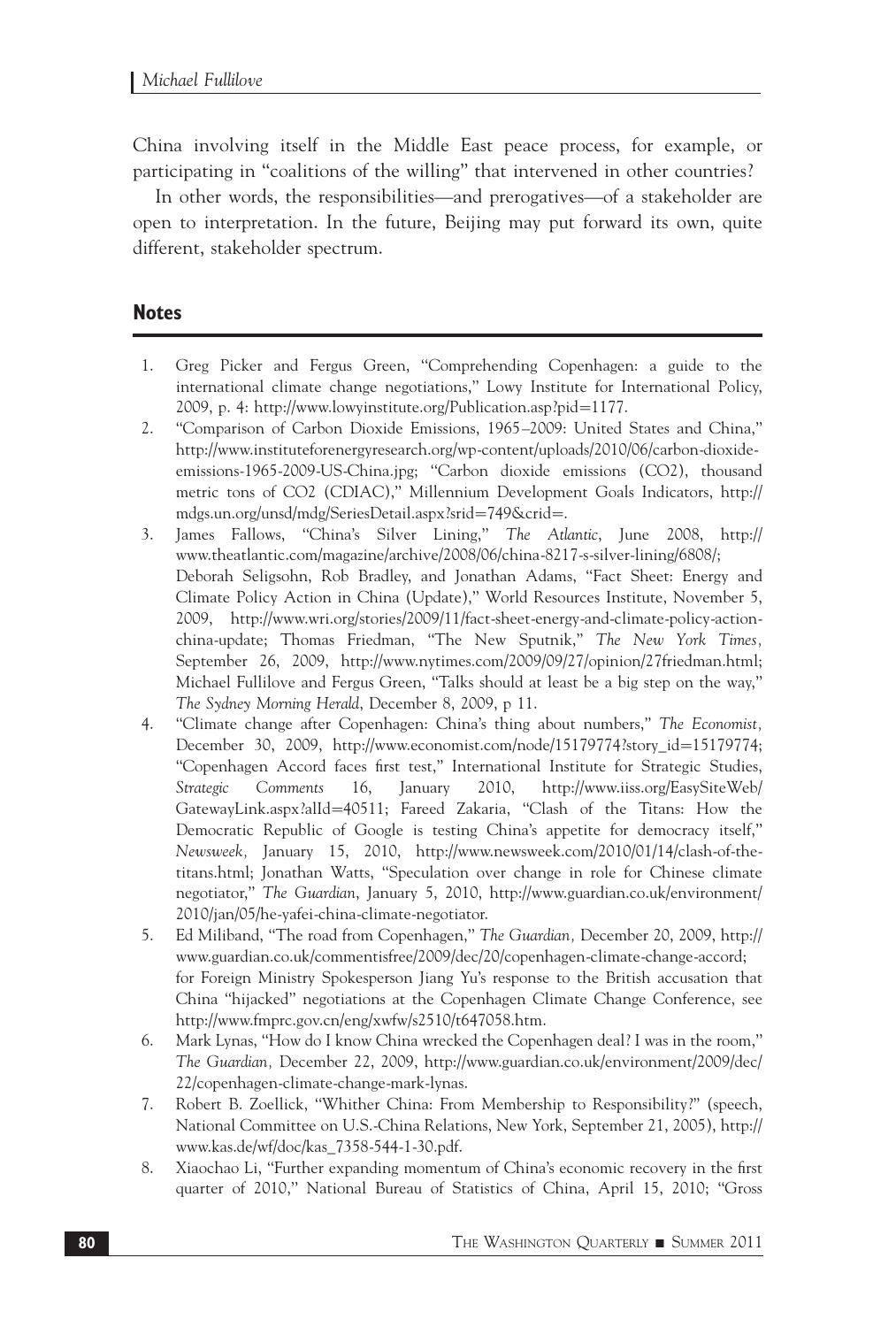domestic product 2009,'' World Bank, December 15, 2010, http://siteresources. worldbank.org/DATASTATISTICS/Resources/GDP.pdf; ''Gross domestic product 2009, PPP,'' World Bank, December 15, 2010, http://siteresources.worldbank.org/ DATASTATISTICS/Resources/GDP\_PPP.pdf; "GDP growth (annual %)," World Bank, http://data.worldbank.org/indicator/NY.GDP.MKTP.KD.ZG; ''World trade developments in 2008,'' World Trade Organization, http://www.wto.org/english/res\_e/ statis\_e/its2009\_e/its09\_world\_trade\_dev\_e.htm; Fareed Zakaria, ''The Recession's Real Winner: China turns crisis into opportunity,'' Newsweek, October 17, 2009, http:// www.newsweek.com/2009/10/17/the-recession-s-real-winner.html; Kevin Yao and Langi Chiang, ''China FX reserves soar past \$3 trillion, add to inflation,'' Reuters, April 14, 2011, http://www.reuters.com/article/2011/04/14/us-china-economy-reserves-idUSTRE 73D1T620110414; Hugh White, ''Power Shift: Australia's Future between Washington and Beijing,'' Quarterly Essay 39, September 2010, pp. 11—13; Paul Kennedy, The Parliament of Man: the United Nations and the Quest for Global Government (London, Allen Lane, 2006), p. 245.

- 9. U.S. Department of Defense, Quadrennial Defense Review Report, February 2010, p. 31, http://www.defense.gov/qdr/images/QDR\_as\_of\_12Feb10\_1000.pdf; U.S. Department of Defense, Military Power of the People's Republic of China 2008, p. i, http://www.au.af.mil/ au/awc/awcgate/dod/china\_report\_2008.pdf; M. Taylor Fravel, ''China's Search for Military Power,'' The Washington Quarterly 31, no. 3 (Summer 2008), http://twq.com/ 08summer/docs/08summer\_fravel.pdf.
- 10. Josef Joffe, ''The Default Power: The False Prophecy of America's Decline,'' Foreign Affairs 88, no. 5 (September/October 2009): p. 5; Steven Mufson and John Pomfret, ''There's a new Red Scare. But is China really so scary?'' Washington Post, February 28, 2010, http://www.washingtonpost.com/wp-dyn/content/article/2010/02/26/ AR2010022602601.html.
- 11. Deng Xiaoping quote from Stephanie Kleine-Ahlbrandt and Andrew Small, ''China's New Dictatorship Diplomacy: Is Beijing Parting with Pariahs?'' Foreign Affairs 87, no. 1 (January/February 2008): p. 41.
- 12. Confidential interview, Beijing, June 3, 2010.
- 13. National Intelligence Council (NIC) and the European Union Institute for Security Studies (EUISS), Global Governance 2025: At a Critical Juncture, September 2010, p iii, http://www.dni.gov/nic/PDF\_2025/2025\_Global\_Governance.pdf.
- 14. Confidential interview, Beijing, June 4, 2010.
- 15. Confidential interview, Washington, D.C., October 7, 2009.
- 16. David Shambaugh, ''The Chinese tiger shows its claws,'' Financial Times, February 17, 2010, http://www.ft.com/cms/s/0/d55d5578-1b62-11df-838f-00144feab49a.html; Michael Fullilove, "Frustrated US struggles to open dialogue with China," The Sydney Morning Herald, February 22, 2010; Josh Rogin, ''Gates snub raises tough questions about China ties,'' Foreign Policy, June 4, 2010, http://thecable.foreignpolicy.com/posts/2010/06/03/ gates\_snub\_raises\_tough\_questions\_about\_china\_ties; Sachiko Sakamaki and Takashi Hirokawa, ''Kan, Wen move to resolve China-Japan dispute,'' Bloomberg, October 6, 2010, http://www.bloomberg.com/news/2010-10-05/kan-wen-meeting-positive-for-japanchina-s-bilaterial-ties-sengoku-says.html.
- 17. Linda Jakobson and Dean Knox, ''New Foreign Policy Actors in China,'' Stockholm International Peace Research Institute, Policy Paper 26, September 2010, pp. vi-vii, http://books.sipri.org/files/PP/SIPRIPP26.pdf; Fareed Zakaria, ''The Beijing Blues,'' Newsweek, June 4, 2010, http://www.newsweek.com/2010/06/04/the-beijing-blues.html; Zakaria, "Clash of the Titans"; Fareed Zakaria, "Growing Pains," Newsweek, February 5, 2010, http://www.newsweek.com/2010/02/04/growing-pains.html; Kerry Brown, ''The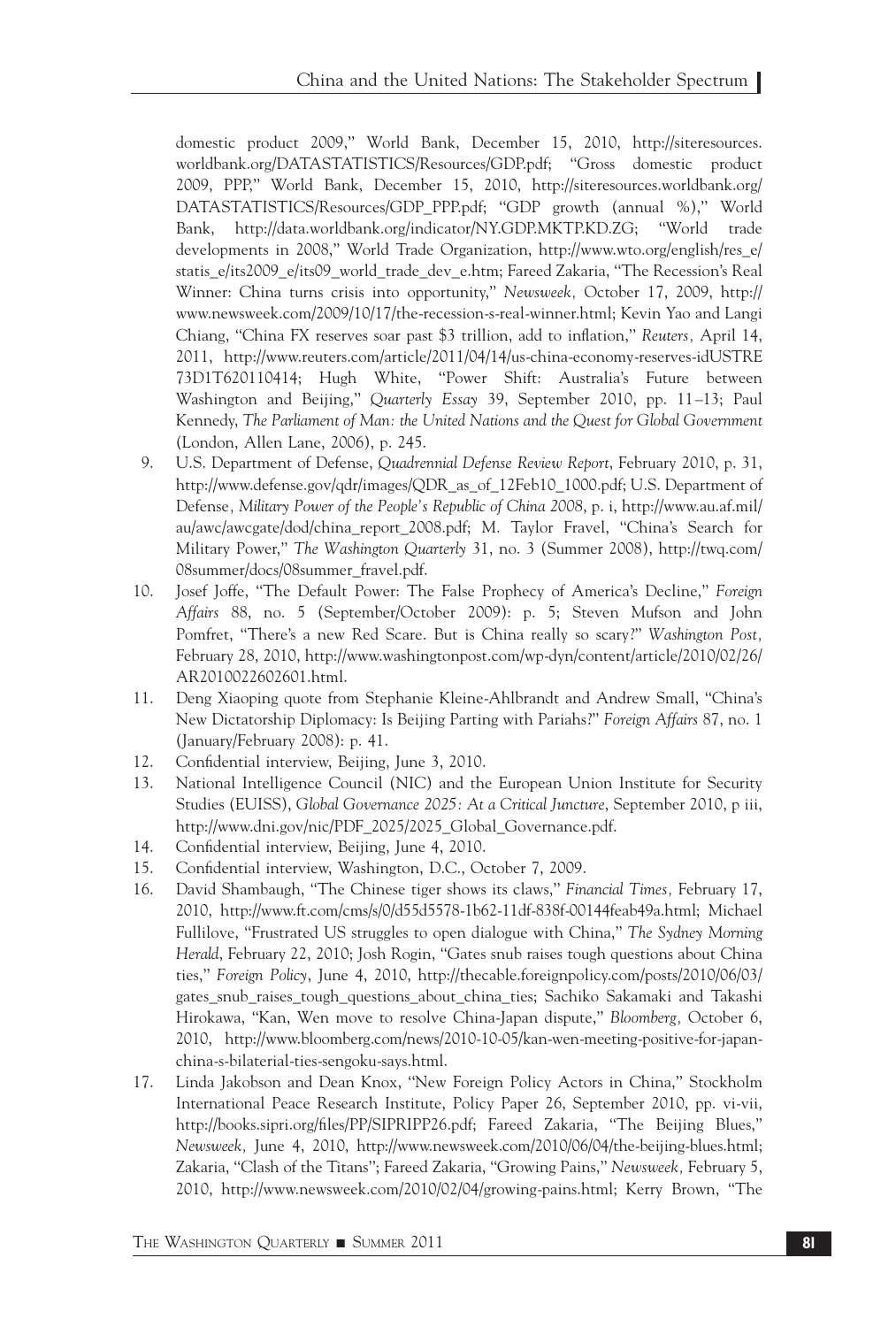Power Struggle among China's Elite,'' Foreign Policy, October 14, 2010, http:// www.foreignpolicy.com/articles/2010/10/14/the\_power\_struggle\_among\_chinas\_elite.

- 18. Samuel S. Kim, ''China and the United Nations,'' in China Joins the World: Progress and Prospects, eds. Elizabeth Economy and Michel Oksenberg (New York: Council on Foreign Relations Press, 1999); Bates Gill and Chin-hao Huang, ''China's expanding role in peacekeeping: prospects and policy implications,'' Stockholm International Peace Research Institute, Policy Paper no. 25, November 2009, p. 4, http:// books.sipri.org/files/PP/SIPRIPP25.pdf; ''China's growing role in UN peacekeeping,'' International Crisis Group, Asia Report no. 166, April 17, 2009, pp. 3—5, http:// www.crisisgroup.org/ $\sim$ /media/Files/asia/north-east-asia/166 chinas growing role in un peacekeeping.ashx.
- 19. Rosemary Foot, ''Chinese strategies in a US-hegemonic global order: accommodating and hedging,'' International Affairs 82, no. 1 (January 2006): p. 82.
- 20. David Shambaugh, ''Reforming China's diplomacy,'' Asia Research Centre, January 31, 2010, http://openarchive.cbs.dk/bitstream/handle/10398/8013/Hele\_discussion\_ paper.pdf?sequence-1; Kim's report of representative's quote reproduced in Michel Oksenberg and Elizabeth Economy, Shaping US-China relations: a long-term strategy (New York: Council on Foreign Relations, 1997), p. 29.
- 21. Confidential interviews, New York, October 1, 2009 and September 30, 2009.
- 22. Colum Lynch, ''Exclusive: China's John Bolton,'' Foreign Policy, September 9, 2010, http://turtlebay.foreignpolicy.com/posts/2010/09/08/chinas\_john\_bolton; ''UN diplomat Sha Zukang sorry for rant,'' The Australian, September 15, 2010, http:// www.theaustralian.com.au/news/world/un-diplomat-sha-zukang-sorry-for-rant/story-e6fr g6so-1225922928310.
- 23. Confidential interviews, New York, September 30, 2009 and October 1, 2010.
- 24. Tiewa Liu, ''Marching for a more open, confident and responsible great power: explaining China's involvement in UN peacekeeping operations,'' Journal of International Peacekeeping 13, no. 1—2 (January 2009): pp. 121—122. See also International Crisis Group, ''China's growing role in UN peacekeeping,'' pp. 3—5.
- 25. International Crisis Group, ''China's growing role in UN peacekeeping,'' pp. 5—10; Gill and Huang, ''China's expanding role in peacekeeping,'' pp. 4—5.
- 26. International Crisis Group, ''China's growing role in UN peacekeeping,'' pp. 2—3, 19—25.
- 27. Gill and Huang, ''China's expanding role in peacekeeping,'' pp. 13—14; United Nations, ''UN Mission's Summary detailed by Country,'' September 30, 2010, http://www.un.org/ en/peacekeeping/contributors/2010/sept10\_3.pdf. China had a sizeable contingent of riot police in Haiti but it withdrew them in the weeks following the January 2010 earthquake: see Colum Lynch, ''In surprise move, China withdraws riot police from Haiti,'' Foreign Policy, March 25, 2010, http://turtlebay.foreignpolicy.com/posts/2010/03/ 25/in surprise move china withdraws riot police from haiti.
- 28. United Nations, ''Ranking of military and police contributions to UN operations,'' September 30, 2010, http://www.un.org/en/peacekeeping/contributors/2010/sept10\_2. pdf; Gill and Huang, "China's expanding role in peacekeeping," pp. 5-7 and 26-27.
- 29. Gill and Huang, ''China's expanding role in peacekeeping,'' p. 11; Weidi Xu, ''Yaobai yu Panghuang zhong de Tansuo: Lianheguo Weihe Xingdong Mianlin de Kunnan yu Tiaozhan. [Exploration in vacillation and hesitation: the difficulties and challenges facing U.N. peacekeeping operations],'' World Economics and Politics, no. 5, p. 9; United Nations, ''Ranking of military and police contributions to UN operations''; International Institute for Strategic Studies, The Military Balance 110 (Routledge,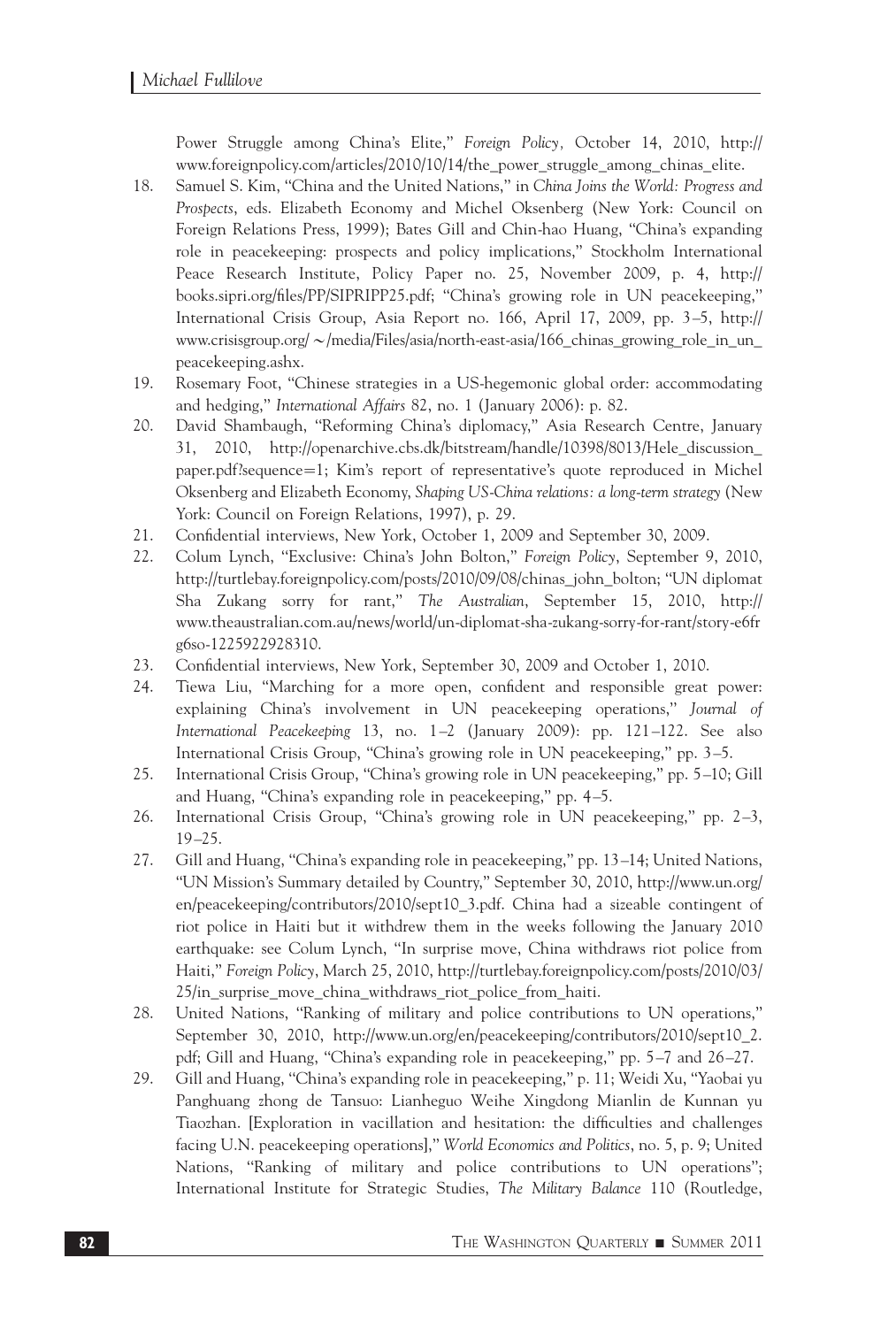2010), p. 465; International Crisis Group, ''China's growing role in UN peacekeeping,'' pp. 27—30.

- 30. Sarah Teitt, ''China and the Responsibility to Protect,'' Asia-Pacific Centre for the Responsibility to Protect, December 19, 2008, pp. 2, 9, 10, http://www.responsibility toprotect.org/files/China\_and\_R2P%5B1%5D.pdf; ''Implementing the Responsibility to Protect: Asia-Pacific in the 2009 General Assembly Dialogue,'' Asia-Pacific Centre for the Responsibility to Protect, October 2009, p. 18, http://www.responsibilitytoprotect.org/ index.php/component/content/article/172-asia-pacific/2667-implementing-the-responsibilityto-protect-asia-pacific-in-the-2009-ga-dialogue-.
- 31. Alex J. Bellamy, ''The Responsibility to Protect: Libya and Beyond,'' e-International Relations, March 30, 2011, http://www.e-ir.info/?p-7912; ''Security Council approves 'no-fly zone' over Libya,'' SC/10200, March 17, 2011, http://www.un.org/News/Press/ docs/2011/sc10200.doc.htm; Douglas H. Paal, ''China: Mugged by Reality in Libya, Again,'' Carnegie Endowment for International Peace, April 11, 2011, http:// www.carnegieendowment.org/publications/index.cfm?fa=view&id=43554.
- 32. ''Foreign Ministry Spokesperson Jiang Yu's Remarks on Multinational Military Strike against Libya,'' Ministry of Foreign Affairs of the People's Republic of China, March 21, 2011, http://www.fmprc.gov.cn/eng/xwfw/s2510/t808094.htm; ''Chinese President says force is no solution to Libyan issue,'' March 30, 2011, Chinese Embassy in the United States, http://www.china-embassy.org/eng/zgyw/t811054.htm.
- 33. Samuel S. Kim, ''China in world politics,'' in Does China Matter? A Reassessment, eds. Barry Buzan and Rosemary Foot (London: Routledge, 2004), pp. 43—46. In his analysis of voting records of the permanent five, Kim excludes a 1981 volley of U.S. and Chinese vetoes during deliberations on nominations for Secretary-General on the grounds that these ''behind-the-scenes'' votes are not included in official UNSC documentation.
- 34. Confidential interview, New York, October 1, 2009.
- 35. Bates Gill, ''China Becoming a Responsible Stakeholder,'' Carnegie Endowment for International Peace, June 11, 2007, p. 5, http://carnegieendowment.org/files/Bates\_ paper.pdf.
- 36. Jenny Page, ''Chinese billions in Sri Lanka fund battle against Tamil Tigers,'' The Times, May 2, 2009; Security Council Report, ''Sri Lanka,'' Update Report no. 1, June 4, 2009, http://www.securitycouncilreport.org/atf/cf/%7B65BFCF9B-6D27-4E9C-8CD3-CF6E4F F96FF9%7D/Update%20Report%204%20June\_Sri%20Lanka.pdf.
- 37. Confidential interview, New York, October 1, 2009.
- 38. Kleine-Ahlbrandt and Small, ''China's New Dictatorship Diplomacy.''
- 39. Ibid, p. 42.
- 40. Ibid, pp. 46—47. See also Gill and Huang, ''China's expanding role in peacekeeping,'' p. 14; International Crisis Group, ''China's growing role in UN peacekeeping,'' pp. 20—21.
- 41. Peter Ford, ''China dismisses UN report that Chinese bullets were used in Darfur,'' Christian Science Monitor, October 21, 2010, http://www.csmonitor.com/World/2010/ 1021/China-dismisses-UN-report-that-Chinese-bullets-were-used-in-Darfur.
- 42. Confidential interview, New York, September 30, 2009.
- 43. Confidential interview, New York, October 2, 2009.
- 44. Anthony Bubalo and Michael Fullilove, ''Iran, the international community and the nuclear issue: where to next?'' Lowy Institute for International Policy, December 2005, p. 3, http://www.lowyinstitute.org/Publication.asp?pid-330.
- 45. Confidential interview, New York, October 1, 2009.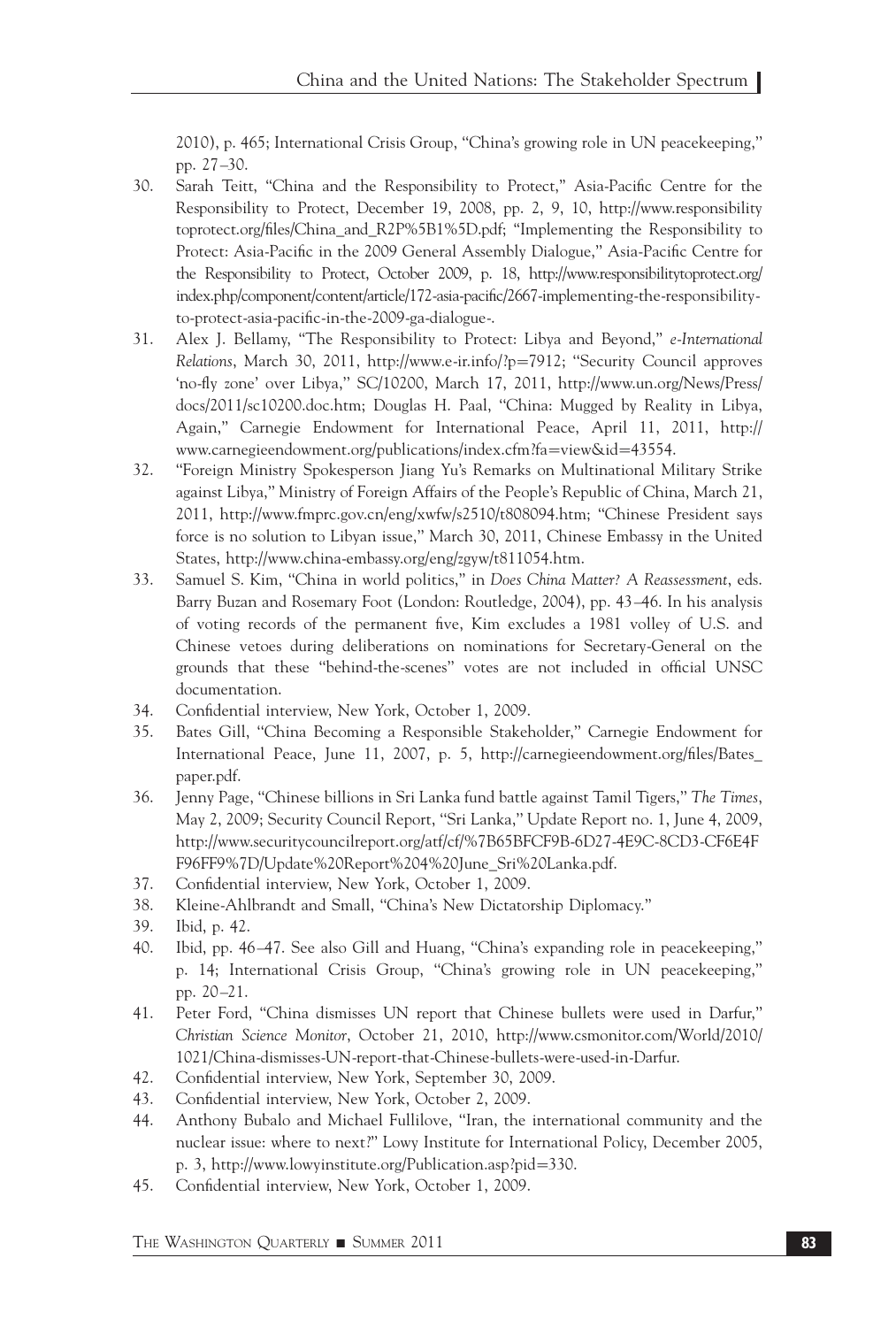- 46. Willem van Kemenade, ''China vs. the Western Campaign for Iran Sanctions,'' The Washington Quarterly 33, no. 3 (July 2010): p. 108, http://twq.com/10july/docs/10jul\_va nKemenade.pdf; Michael D. Swaine, ''Beijing's tightrope walk on Iran,'' Carnegie Endowment for International Peace, China Leadership Monitor, no. 33, June 28, 2010, pp. 7—8, http://carnegieendowment.org/files/CLM33MS.pdf; ''The Iran nuclear issue: the view from Beijing,'' International Crisis Group, Asia Briefing no. 100, February 17, 2010, p. 13, http://www.crisisgroup.org/en/regions/asia/north-east-asia/china/B100-theiran-nuclear-issue-the-view-from-beijing.aspx; ''Factbox: EU, U.N. and U.S. sanctions against Iran,'' Reuters, September 23, 2010, http://www.reuters.com/article/2010/09/23/ us-thyssen-iran-sanctions-idUSTRE68M26320100923.
- 47. Swaine, ''Beijing's tightrope walk on Iran,'' p. 8.
- 48. John Pomfret, ''U.S. says Chinese businesses and banks are bypassing U.N. sanctions against Iran,'' The Washington Post, October 18, 2010, http://www.washingtonpost.com/ wp-dyn/content/article/2010/10/17/AR2010101703364.html.
- 49. International Crisis Group, ''The Iran nuclear issue: the view from Beijing,'' pp. 5, 11 n. 103; Swaine, ''Beijing's tightrope walk on Iran,'' pp. 1—2; van Kemenade, ''China vs. the Western Campaign for Iran Sanctions,'' p. 103.
- 50. Confidential interview, Beijing, June 3, 2010.
- 51. Swaine, ''Beijing's tightrope walk on Iran,'' p. 3.
- 52. Confidential interview, New York, October 1, 2009.
- 53. Marc Lanteigne, Chinese foreign policy: an introduction (London: Routledge, 2009), p. 114.
- 54. Confidential interview, Beijing, June 2, 2010.
- 55. Korea Airports Corporation aviation statistics, http://www.airport.co.kr/doc/www\_eng/ info/E040105.jsp; Korea Konsult, International timetables to/from North Korea, http:// www.koreakonsult.com/hur-tar-man-sig-dit\_eng.html; International Monetary Fund, Direction of Trade Statistics Yearbook: 2010.
- 56. Kleine-Ahlbrandt and Small, ''China's New Dictatorship Diplomacy,'' pp. 44—45.
- 57. ''Shades of red: China's debate over North Korea,'' International Crisis Group, Asia Report no. 179, November 2, 2009, p. i, http://www.crisisgroup.org/en/regions/asia/ north-east-asia/china/179-shades-of-red-chinas-debate-over-north-korea.aspx.
- 58. Confidential interview, Beijing, June 3, 2010.
- 59. Andrew Jacobs and David E. Sanger, ''China returns U.S. criticism over sinking of Korean ship,'' The New York Times, June 29, 2010, http://www.nytimes.com/2010/06/30/ world/asia/30korea.html.
- 60. ''Security Council Blinks,'' The New York Times, July 10, 2010, http://www.nytimes. com/2010/07/11/opinion/11sun3.html.
- 61. Peter S. Green and Frances Yoon, ''China declines to condemn North Korean shelling as South prepares drill,'' Bloomberg, December 19, 2010, http://www.bloomberg.com/ news/2010-12-19/china-declines-to-condemn-north-korean-shelling-as-south-preparesdrill.html.
- 62. Thomas Lum and Hannah Fischer, ''Human rights in China: trends and policy implications,'' CRS Report for Congress, renowned RL34729, January 25, 2010, http:// www.fas.org/sgp/crs/row/RL34729.pdf; Human Rights Watch, ''UN: Nations show true colors at rights review,'' February 13, 2009, http://www.hrw.org/en/news/2009/02/13/unnations-show-true-colors-rights-review.
- 63. Richard Gowan and Franziska Brantner, ''A global force for human rights? An audit of European power at the UN,'' European Council on Foreign Relations, 2008, p. 37, http://www.ecfr.eu/page/-/documents/30b67f149cd7aaa888\_3xm6bq7ff.pdf; Sarah E. Mendelson, ''Dusk or Dawn for the Human Rights Movement?'' The Washington